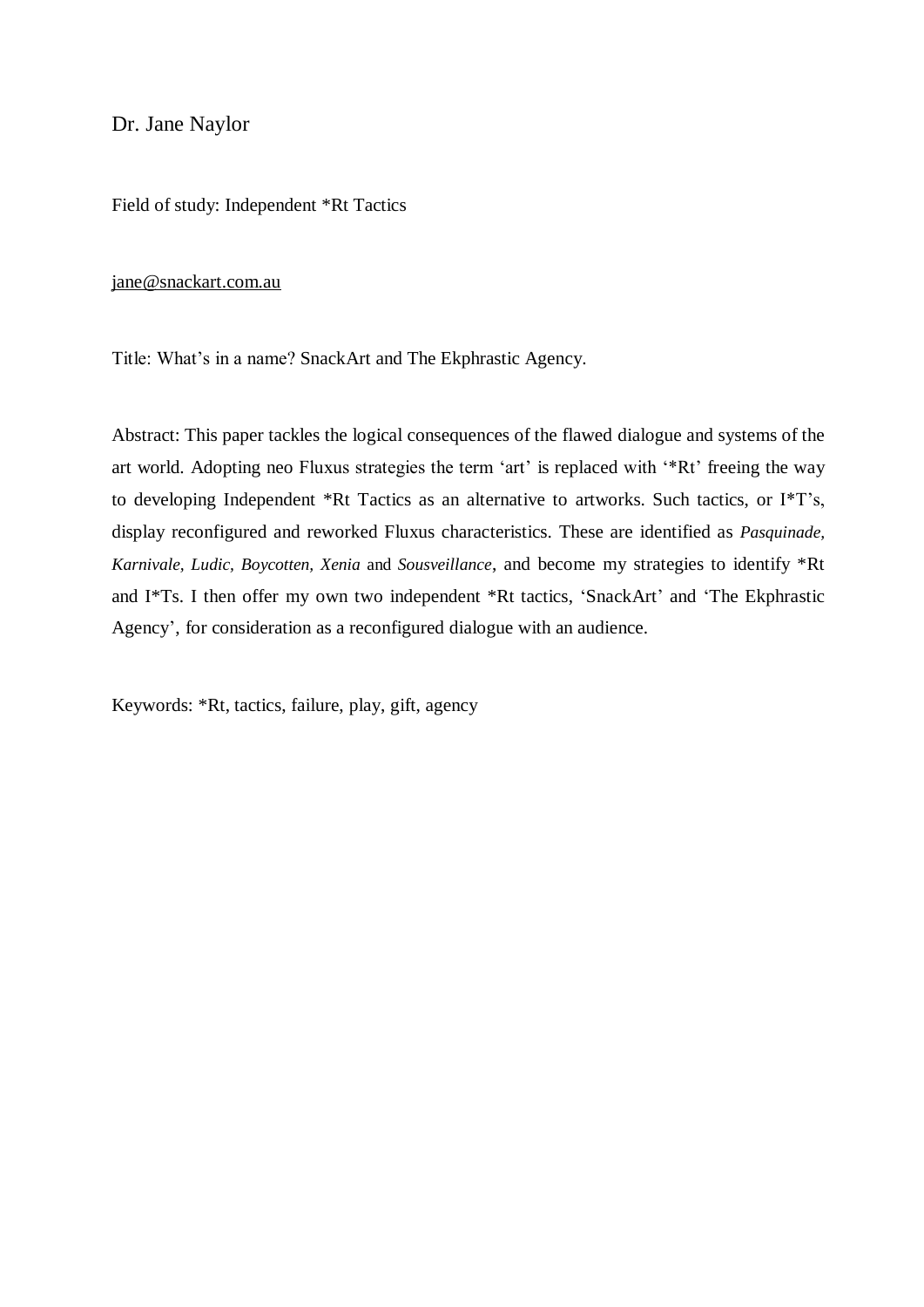**Independent \*Rt Tactics - An intimate reassessment in which many failures make light work***.*

In 2003 I embarked an intimate reassessment of my art practice, or in institutional speak, a PhD. The outcome was a near total rejection of the artworld, and a substitution of the very foundation of dialogue, words, with my own terminology and neologism, \*Rt. The outcome was also to rid myself of the practicing art. Also as result of this research <sup>i</sup> and concerns with the dimensions of my own practice, I disappeared as an artist and reappeared as an Independent \*Rt tactician creating '*SnackArt* – a vending machine which is both an exhibition space and a means of selling low calorie, high intellect artwork by a range of artists, and 'The Ekphrastic Agency' – a free, mobile art customisation service, which demonstrates my movement away from the production of more stuff'. A complicated failure to embrace my discipline and a personally successful reconfiguring of my practice. (Figures 1 & 2).

I begin to explain my reorientation using "Figure  $51^{\text{ii}}$  \*Rt- Pronunciation and application guide." This construct enables the substitution of the word art with the term \*Rt. The development, use and personal practice will be addressed in this article.

# **\*Rt- Pronunciation and application guide**

R is long as in 'aarrgghh' written in uppercase,

words such as f\*Rt such as f\*Rt such as f\*Rt such as f\*Rt such as f\*Rt such as f\*Rt such as f\*Rt such as f\*Rt<br>The such as f\*Rt such as f\*Rt such as f\*Rt such as f\*Rt such as f\*Rt such as f\*Rt such as f\*Rt such as f\*Rt su

T is short as in 'tisck tisck' therefore in lowercase.

The resultant sound should resemble the sound of the vague and desultory term 'art'.

\*Rt then can easily be made more specific by adding a letters in front to form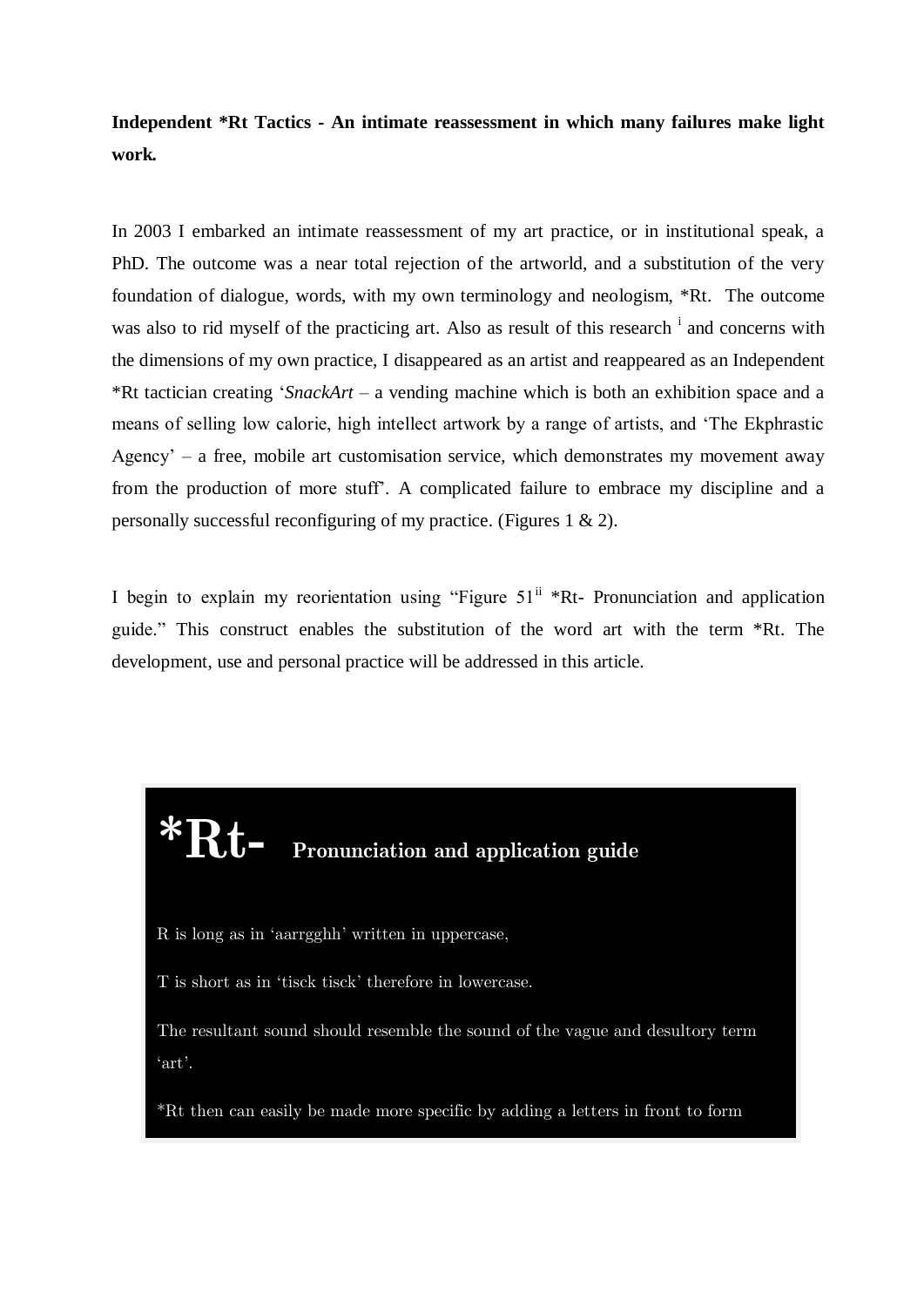Uses of \*Rt-

It may be possible to continue this vein making up more specific and 'correct' descriptions of what is proffered as 'Art'. e.g.

M\*Rt – art make with a market value in mind. Made by respected artists to plump up a show and increase turn over for the gallery. This enables the gallery to charge more for more M\*Rt in the next show.

C\*Rt- craft-like offerings, may include anything where the means overpowers the meaning.

Bry\*Rt – Bryon Bay art, fish, palms, sold at market stalls has a cross over with m\*Rt but with a small 'm'.

H\*Rt – art made from the heart, not necessarily implying the derogatory.

Sh\*Rt – most obviously derogatory.

Figure 51 gave me distance and a language of critique toward an artworld which had not provided me with a satisfying relationship, neither in my artmaking, nor often enough in my role as audience.

#### *Finding 'Independent \*Rt Tactics'*

My artistic disappearance transpired as I became aware of 'pataphysics <sup>iii</sup> and developed further as I was drawn into the orbit of Fluxus, and in particular the pedagogical underpinnings of this art movement. It became apparent that I need a new value system as well as a new dialogue. A focus on artworks with a primary impetus for developing alternative social models of practice in opposition to current institutional positions, and in finding criteria with which to value such art practices was necessary. Fluxus attitude was traced back to Dada and forwards through Conceptual Art to focus on a re-blossoming in diverse contemporary 'microtopian' art practices which I called 'Independent \*Rt Tactics.

The Fluxus spirit sees artmaking as filled with opportunities for failure rather than numbing access to sameness. Using the analogy of evolution's propensity for as many dead ends as necessary to achieve a few successful mutations, Fluxus practices pose the idea of a healthy art world as one where there is always room for "mistakes and transgressions". These are not tied to approaches which are result-oriented sustaining conflict and debate rather than an imposed consensus of order.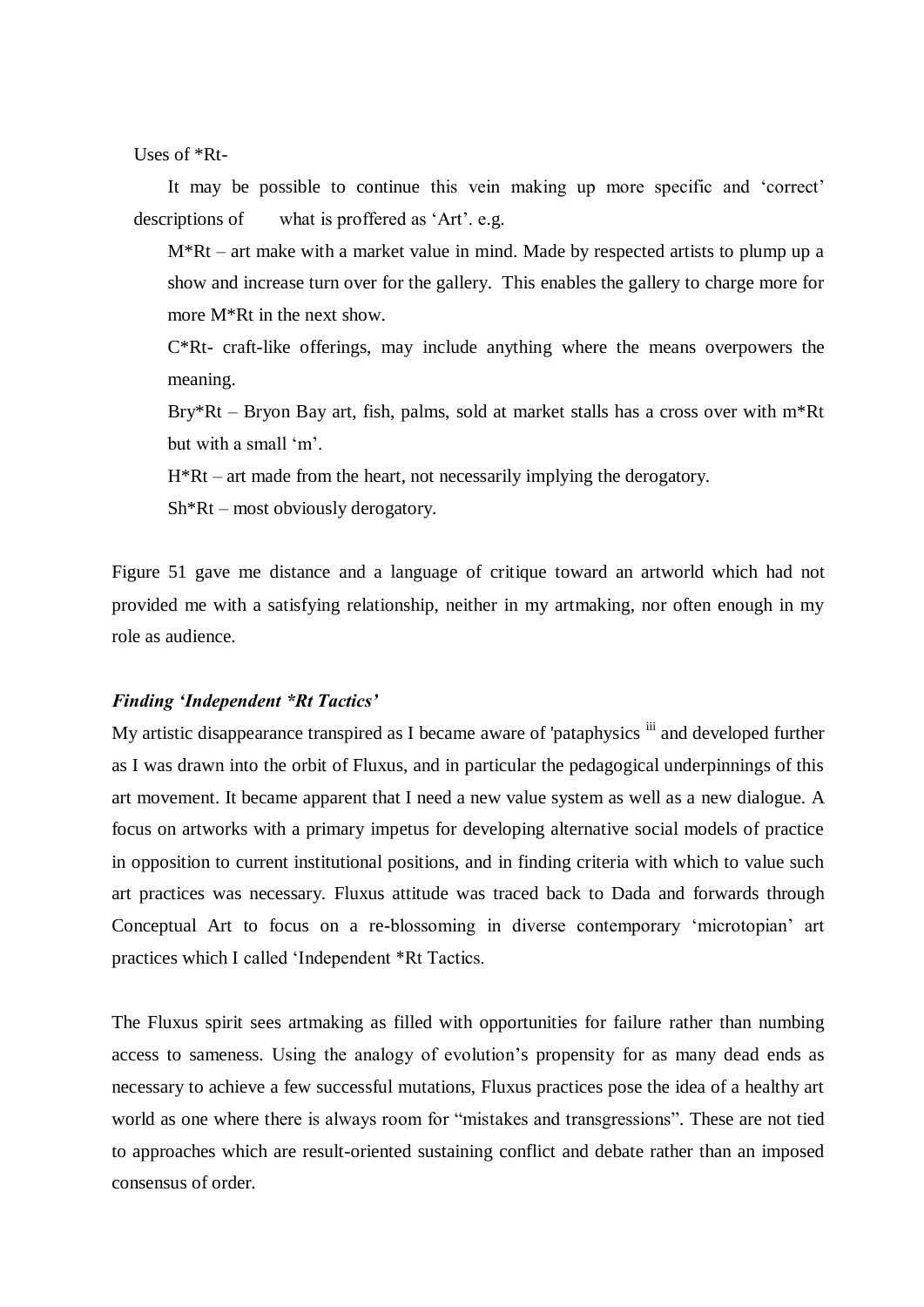By analysing the strategies of 'pataphysics, Fluxus, and subsequent forms such as Mail Art and zines, I generated a set of categories to identify, navigate and describe Independent \*Rt Tactics. The range of I\*Ts currently in use by artists are creative, varied and always fluid. Such practices, in varying degrees are: *attentive*, which enables self-management and personal control; *aware* of our current management by the agencies of power such as the market and the state; *resistant* to bureaucratic fragmentation and compartmentalising; *engaged* in life, in unpredictable and spontaneous ways which form links not prescribed or controlled by any one homogenising agent; *quixotic*, chimerical in nature, benevolent and honourable in intent, intrepid in spirit; and *festive –* daft, left field, foolish, funny, brave, unaffected and revelatory. I proposed I\*Ts should always be ready to bite the hand that feeds, resist the seductive praise of the artworld and mock the ambitious. Independent \*Rt Tactics are, in general, characterised by their location outside galleries, their aim is to connect to community and their intention to offer social criticism, particularly of spectatorship in all its guises.

These identifying markers are based on, and reworked from, Fluxus strategies, as described, but not prescribed, by Ken Friedman <sup>iv</sup>and which are- Globalism, Unity of Art and Life, Intermedia, Experimentalism, Chance, Playfulness, Simplicity, Implicativeness, Specificity, Presence in time and Musicality.

#### *Strategies for identifying I\*Ts*

The range of I\*Ts currently in use by artists are creative, varied and always fluid. In order to allow analysis and comparison, I have sought to find commonality across these tactics. Consequently I am using six categories to achieve this – *Pasquinade, Karnivale, Ludic, Boycottens, Xenia* and *Sousveillance* –. These reworked categories signal a new hybridity so that the vast, chaotic and diverse range of I\*Ts become navigable. No one work is purely indicative of its category; this would be both impossible and inadequate.

# *PASQUINADE – creating alternative, substitute structures to highlight inconsistencies, hypocrisies, and pretentions*

*Pasquinade* is a strategy which encompasses the qualities and tactics of détournement and the qualities and characteristics of Superfictions, as described by Peter Hill, but which must be public, performative and participatory.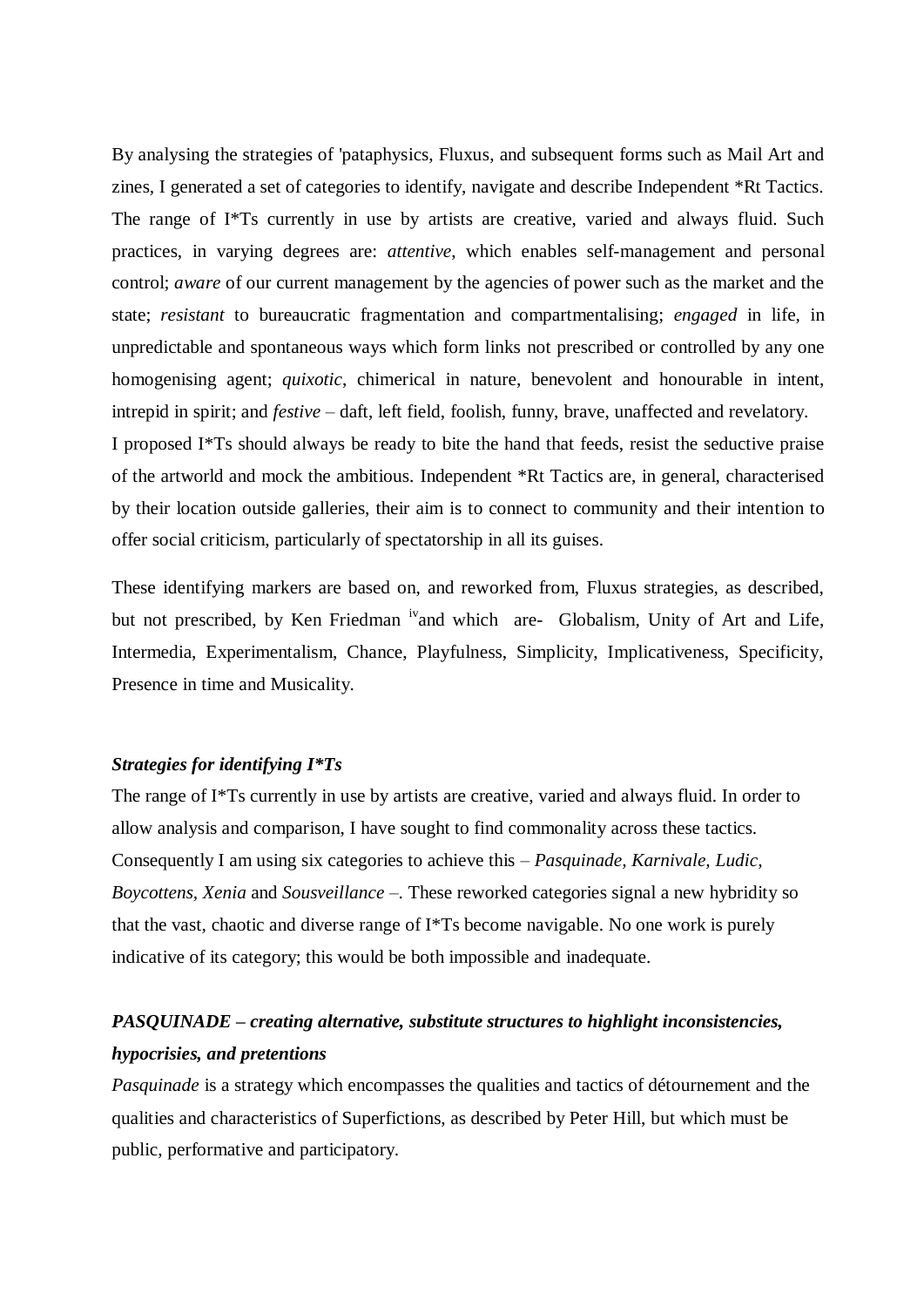The practice of détournement is a term created by the Situationists to explain and even promote activities that have more recently come to be called "adbusting", "subvertising" and various other forms of culture-jamming, in short those activities that undermine the status quo. To détourne is to hijack, undermine and re-value products of the culture industry past and present<sup>y</sup>. The détournement is then inserted into 'The Spectacle' to work as a critique and reminder to resist as well as an antidote to the prepacked and pre-digested. Also, since the 1970s, appropriation – or eclecticism as it was termed then – has been a staple of art practice. These borrowings of elements from art history or popular culture were incorporated into existing forms of art. Borrowing pre-existing images, a mainly visual appropriation, developed into a borrowing of pre-existing art related forms and then to a form of appropriation where nonartforms were "inhabited" to produce art.

This imaginative inhabitation is found in what Peter Hill has described as superfictions<sup>vi</sup> such as the use of personas, or the adoption and/or creation of bureaucracies, institutions, and other organisational structures or places of exchange; for example the appropriation of a business system, a "laundromat", a "driving school", a "scientific research centre", an "airline" or a "museum"<sup>vii</sup>.

Where a superfiction is not actively participatory I have not considered it as using the strategy of *Pasquinade*. A *Pasquinade* relies as much on humour and its physical place of manifestation as it does on simulacrum. The term *Pasquinade* refers to a lampoon that imitates somebody's style in a humorous way and is traditionally written and posted in a public place (which can be the internet). Often ephemerality is an element of a *Pasquinade*.

# *KARNIVALE – articulating what is not general not permissible or normal, and finding a voice by using alternative methods to speak out against alienation*

Gone are real Mardi Gras, Christmas and Easter and gone are most communal forms of social release. These have been recuperated, and replaced with cleverly crafted simulations that have been inserted so stealthily that most people seem unaware of their replacement<sup>viii</sup>.

The Sydney Gay and Lesbian Mardi Gras is overseen by a committee, funded by sponsors, participation is exclusive, and the event, which is popularly perceived as one parade on one evening, is permitted at the discretion of the city council. Christmas is now really Xmas, when carols in the park are orchestrated, managed and sponsored by a TV network to boost sales in a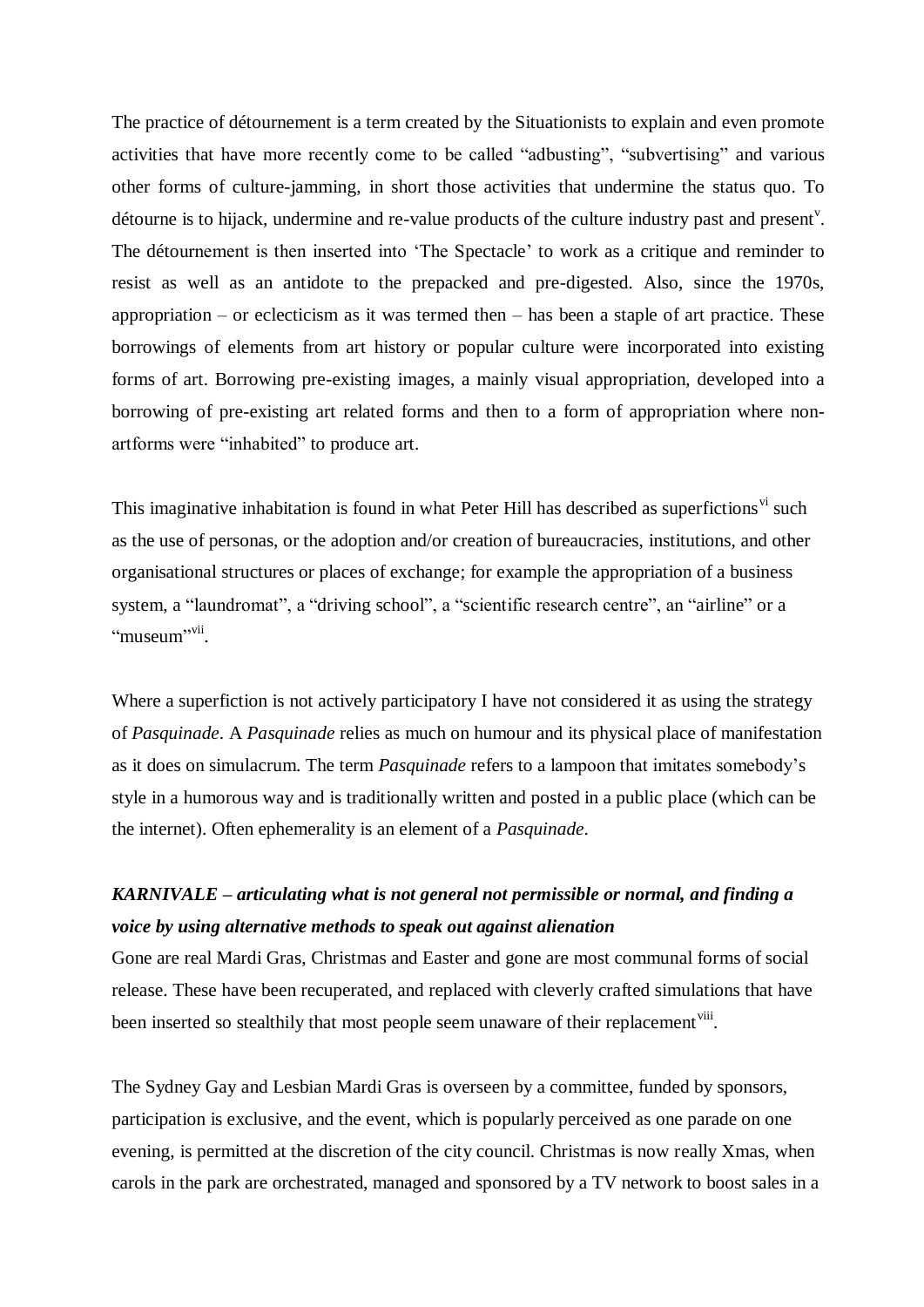non-ratings period and Easter accoutrements and foodstuffs are sold as early as February to maximise sales.

In today's society the roles of the carnival have been co-opted by the Spectacle. Excess is normalised and effortless in the world of the Spectacle. However, these indulgences are often unsatisfactory and empty. Repeated regularly, these "take-away" objects and experiences offered in a plethora of perverted alternatives do not provide lasting or real social meaning nor provide a form of communal release but insidiously fuel alienation. In today's world, postmodern sarcasm and irony have been promoted, resulting in the honesty and irrationality of carnivalesque action seeming less convincing as subversion and its power to affirm appearing naive. Carnivalesque in contemporary life has been debased further by its equation with pure amusement. For Eco the "… carnivalization of life" is the result of the availability and ability to watch endless movies and television "to the point of losing track of what is news and what is supposed to be funny".<sup>ix</sup>

The carnivalesque power to change cannot compete with billion dollar advertising of global corporate enterprises, David M. Boje feels "Carnival may not appear rational to its homogenous voice, the carnivalesque is now manifested through disparate, often marginal, voices.<sup>x</sup>

Artists using tactics which are carnivalesque engage in presenting ways to cope with and provide a balance to an anomic society. Articulation of what is not normally permissible by artists who find a voice by using alternative methods to speak out against alienation are artwork, art practices and art tactics that I classify as *Karnivale*.

# *LUDIC ('pataphysical) – options for navigating reality and for looking at the familiar in an unfamiliar way*

On the website of the Ludic Society is this definition by Westecott and Jahn-Sudmann Ludics tantalisingly offers a new approach to understanding play through the process of play itself. Here we find play used as a conceptual catalyst for theoretical thought. In drawing on the 'pataphysical, it presents a parody of scientific and philosophical conceptions, or a science of emerging solutions, that functions as playfulness itself. $x$ <sup>i</sup> One way of seeing organised play is in games. Games are multi-dimensional, serving as a source of self-expression, entertainment and for transmitting and practising the values of the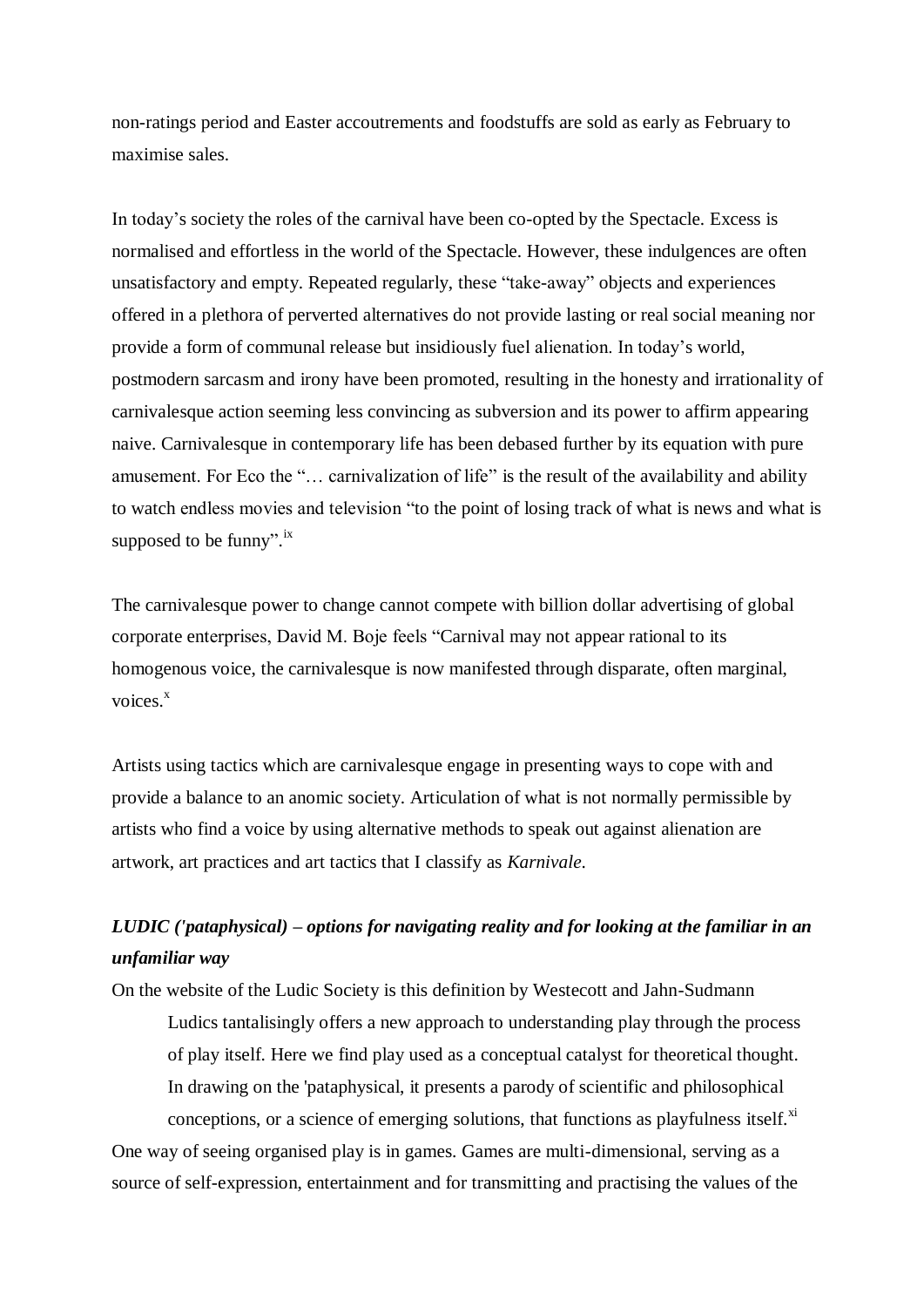society, so are often deceptively more serious than they look. Games often test and mask serious strategies. Games can provide new rituals aimed to rouse complacent consumers. In 'pataphysical terms, organised absurdities can be referred to as games and, as Asger Jorn pronounces, "The game is the Pataphysical overture to the world". Xii Often games prove a successful way of making ridiculous the infractions of power. For adults, play is necessary for maintaining healthy attitudes in the face of a complex and contradictory world, and to remind us to share.

Jim Wolfreys states we can best understand the effect of an individual if we consider their actions as strategies in a game "neither wholly unconscious nor simply the result of rational calculation".<sup>xiii</sup> He goes on to say games require permanent invention on the part of the player to adapt to infinitely variable situations. Although the player does what the game demands of him, this does not mean that individuals are slaves to rules, since these can be manipulated to the player's advantage, bent and subverted to suit his needs. The player's freedom to invent and to improvise allows for the production of an infinite number of moves made possible by the game, and is subject to the same limits as the game.<sup>xiv</sup>

A *Ludic* work would have instructions and a sequence for the player to follow. An element of absurdity is also a characteristic, either overt in the actions or script, or embedded in the philosophical terrain the game uncovers for the player. I am also using the term "game" very loosely.

We are by nature ludic.

#### *SOUSVEILLANCE – presence, absences, intrusions and actions to defuse terrorism*

A most troubling action taken by the U.S. government in the wake of the events of September 11, 2001, was the passing of the Patriot Act. The Patriot Act gives the Justice Department drastically expanded authority to carry out surveillance of its citizens. As Mary Schmidt Campbell states,

The Patriot Act radically expands government authority to conduct surveillance of its citizens to gain access to records of their lives from a range of institutions … Add fear to the harrowing of civil liberties and the muting of dissent, and the public has been given a rationale for giving up their rights and privileges.  $\frac{xy}{x}$ 

In Australia this was mirrored in John Howard's 2005 anti-terrorist laws which put an end to checks and balances on feeling secure about our basic social principles such as freedom of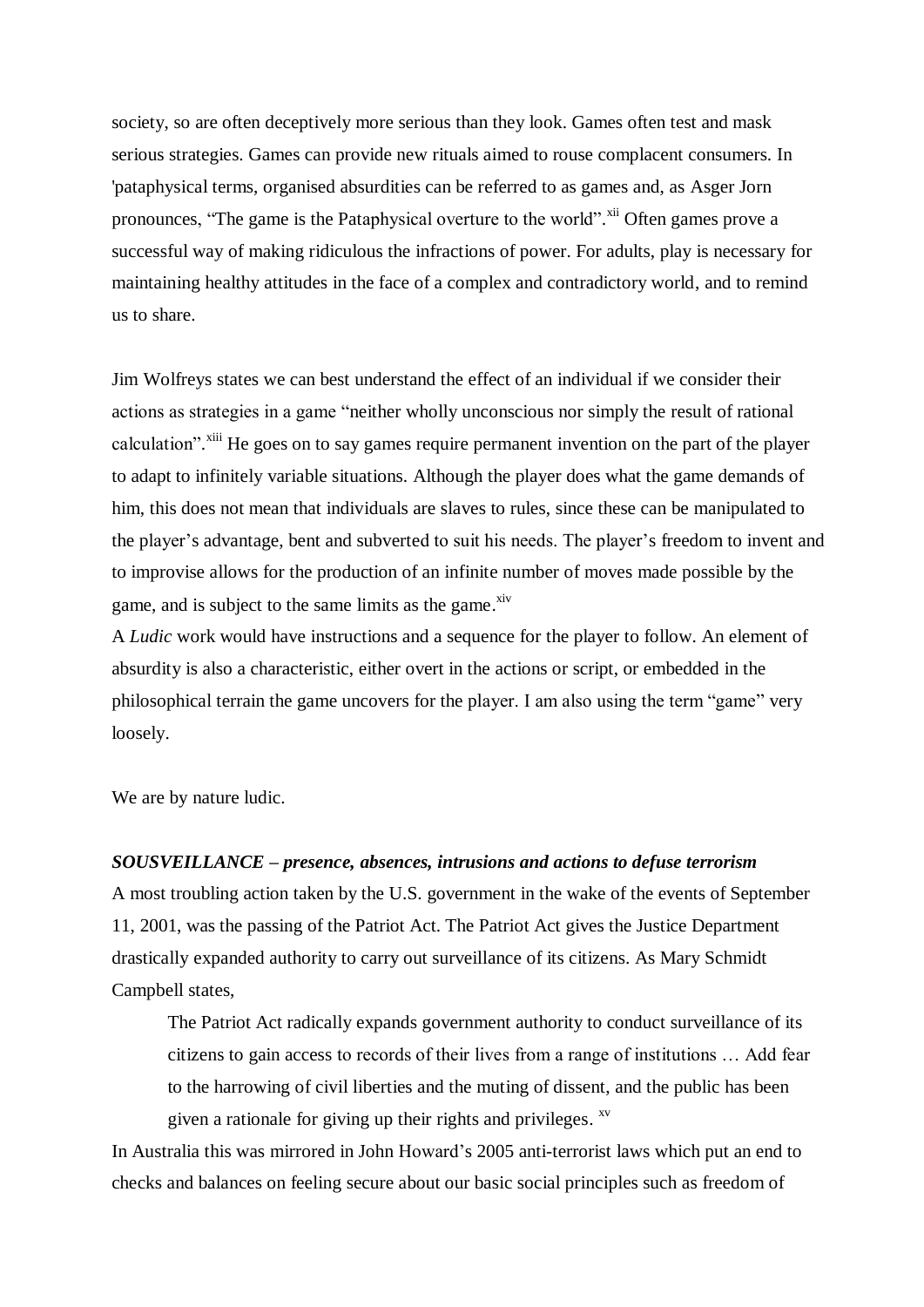speech and association, freedom from detention without charge and the accountability of police and other government institutions of control.

Aggressive surveillance since 2001 has played a significant role in isolating and silencing dissenters. Turning the tables on this type of activity even before 2001 was a fertile area for oppositional practice by artists, as this type of terrorism must be resisted. The surveillance of surveillance is called sousveillance or watching from below. It is a reverse tactic of vigilant monitoring of the authorities by informal means or the détourning of surveillance. As descriptive of a tactic, it is used by Steve Mann<sup>xvi</sup>, professor at the University of Toronto, to describe recording of events by participants, such as rallies and protests, using available technology such as phones and digital cameras. One noticed outcome of sousveillance is the discomfort of such activities for the perpetuators of surveillance. Sousveillance raises many legal and ethical issues for both parties. One result can be seen in the footage a private citizen, George Holliday, who from his Lake View Terrace apartment near the intersection of Foothill Blvd and Osborne St, videoed police officers arresting Rodney King on March 3, 1991. This footage, which was declined by the police then offered to the television station KTLA, Los Angles, became a media sensation and significantly highlighted the issues of private and public surveillance. These issues have moved us closer and closer to the replacement, or co-option depending on your viewpoint, of surveillance with "personal sousveillance" or "coveillance"<sup>xvii</sup>. Sousveillance requires recorded data be communicated. Current forums for sharing this type of data include YouTube, Twitter, Instagram, and Facebook. But it should be noted that publishing on these open systems can aid both parties.

## *BOYCOTTEN xviii – Voluntary Abstinence*

Using the tactic of Boycotten to resist and refuse, these art tactics make critical commentaries, reveal the possible and do it without asking permission. Uses of such tactics claim a degree of autonomy for the artist and may enable the artist to remain a "social irritant".

Boycotten characteristics are evident in the refusal to seek permission, the refusal to use systems which are faulty or elitist; this is often manifested in guerrilla actions. This guerrilla conduct when employed by artists results in artwork which is often illicit in action and placement and therefore the perpetrator remains anonymous to the general public. Little importance is attached to the permanence of this type of artwork, and the ego of the artists is far less important than the re-enfranchisement of the creative act to everyday life and the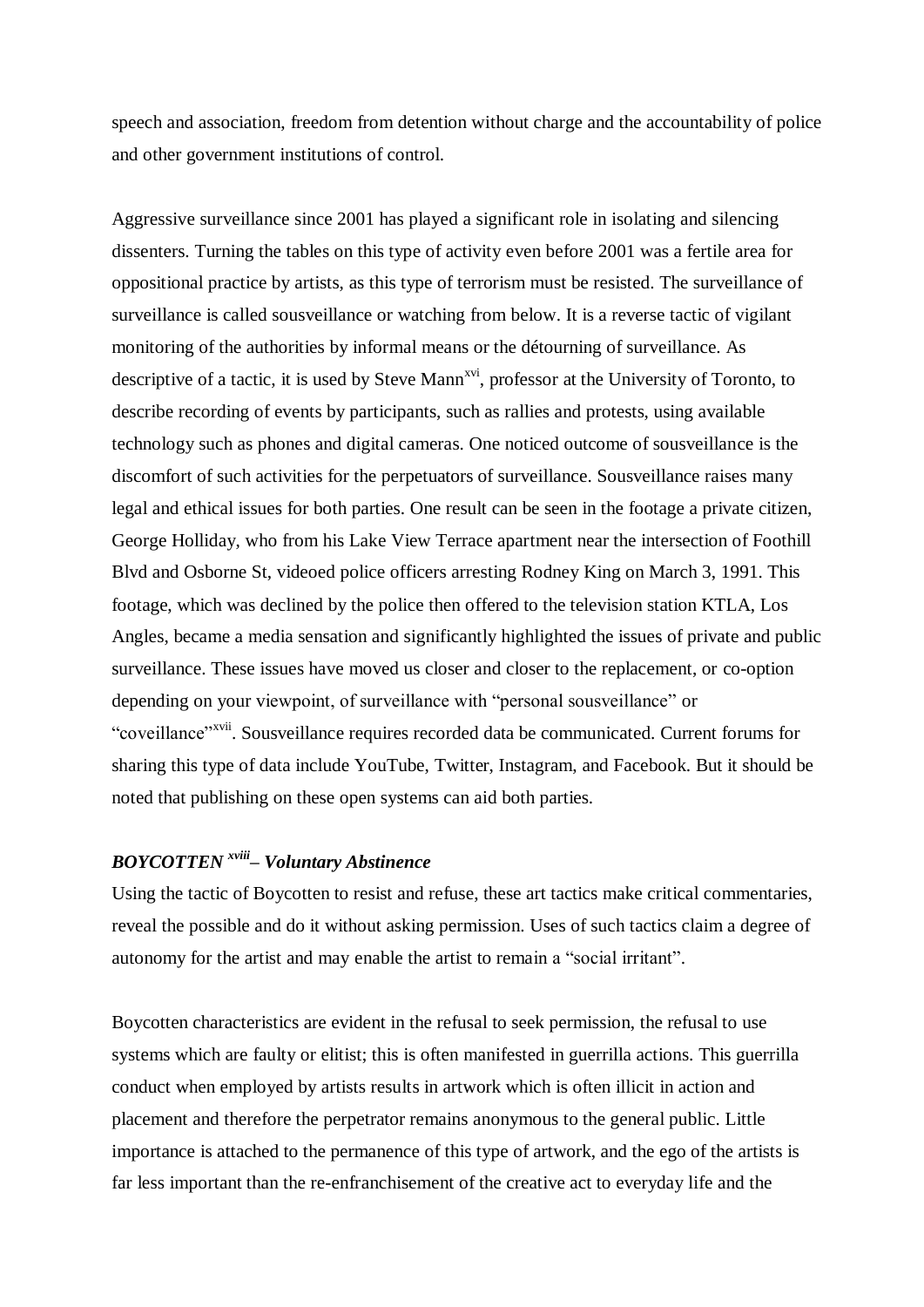creation of communication engendering dialogue. Street-based guerrilla work has a strong historical link with graffiti practices, where the environment itself affects the credibility and integrity of the work.

The forms of Boycotten strategies are varied. Neo-Fluxus street performances, Invisible Theatre <sup>xix</sup>, B.U.G.A.U.P., The Billboard Liberation Front, Arthur Stace, Keith Haring, various forms of street art – reverse graffiti, stickers, wheat pasting, stencils, posters are part of the form but not all street art is a Boycott.

#### *XENIA – reactions to commodification*

Xenia is a Greek word for the concept of hospitality. Norman Bryson classifies two types of Xenia in relationship to still life painting which he calls Xenia I and Xenia II and thus identifies at least two types of hospitality. The first still life depicts foods untouched by culture, gifts of nature available to all, but collected and offered to an honoured guest, no strings attached. The second category included the cultivated and cooked. These food stuffs involve much time, labour and expenditure on the part of the host and are offered to the guest with the implication of indebtedness which will later be reciprocated in some form. However the notion of generosity is complex encompassing reciprocity, customs of gift giving and the cost of free objects and services.

In relation to artmaking, Artists who choose to use the idea of gift giving as an artform choose to do so as a reaction against commodification. Often the artist engages in "gift giving" as an anticommodity gesture, as gift giving makes a connection and a bond, vacant from objects bought and sold<sup>xx</sup>. Francis McIlveen discusses the core of "free" art work. For most of art history, the tangible object has been the locus of the work of art. It still forms an ineluctable association in the minds of viewers. However, in exchange-based art, the object holds a special paradoxical power – The artwork is only activated by giving the art object away<sup>xxi</sup>.

Free art may be consciously produced as a taster for a potential paying audience much the same way a giveaway of a commodity builds goodwill in a prospective customer. This is most visually obvious in "street art". Where once the street was a place of unloved and unvalued graffiti, it is often now a place of "street art"; a free gallery in which to debut and draw attention to your artwork and ideas in the hope of luring both a gallery and a purchasing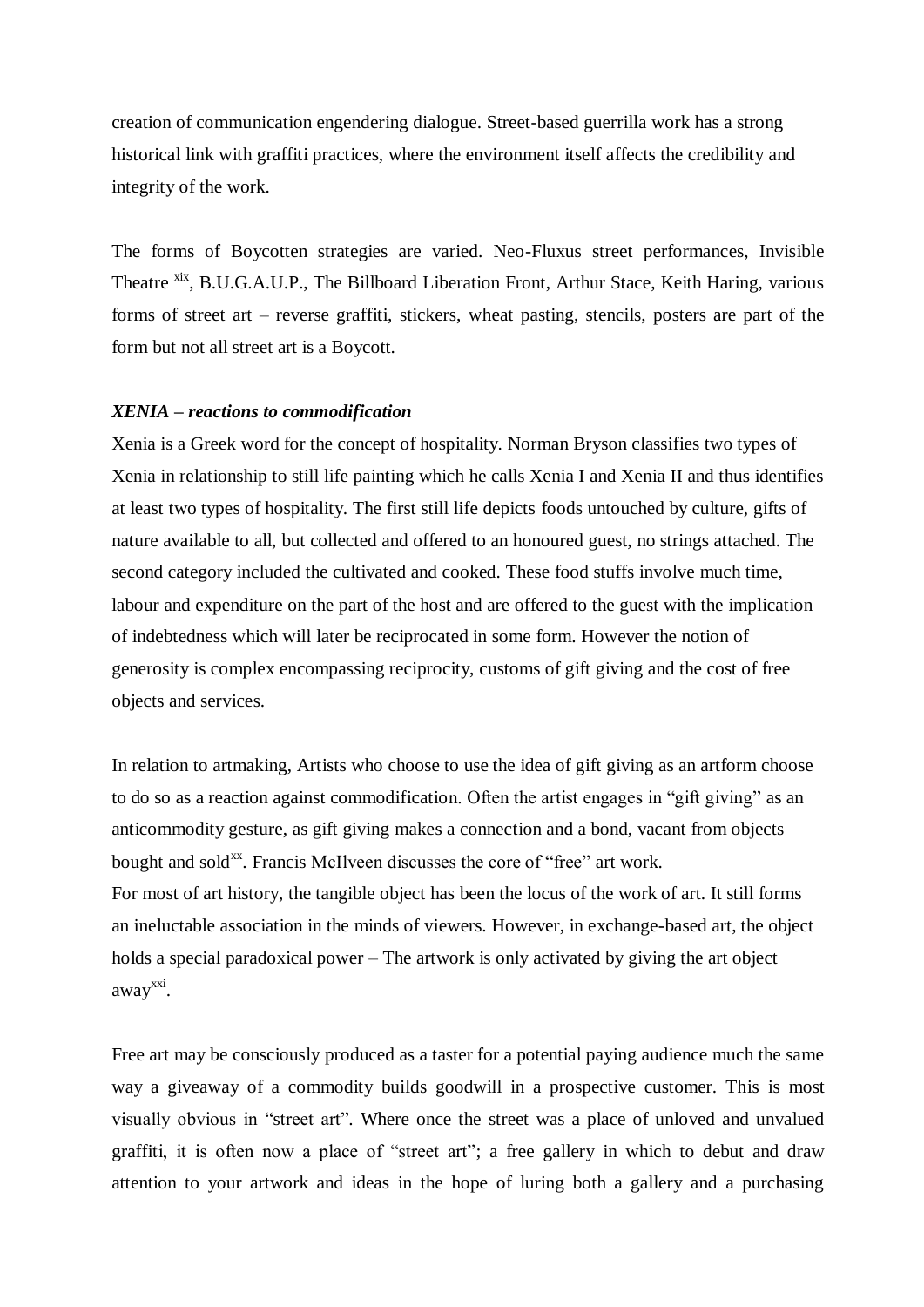clientele. This is not a criticism, as using the street is entrepreneurial, especially for artists on a budget or to raise the profile of artists unable to join the ranks of a gallery stable. Here is not the place for a thesis on street art, its genesis and its variety, but as it forms a large part of the tactic of Xenia it needs mention as whoever sees this work is immediately an audience, a recipient. Shana Agid in a catalogue essay for the exhibition *You Can Have it All* at the Salvation Gallery in New York in 2007467 calls "free" art "a gesture of resistance or conversation"<sup>xxii</sup>.

#### *I\*Ts 'defrag'*

I feel that the smaller non-affiliated nature of most I\*Ts serve to "defrag" a world fragmented by capitalism by having a basis of connectable concerns. They operate in small ways to lay down a network that can encourage hope and remind us the diversity is not individualism and that the world is not separate to everyday life and everyday life is not separate to culture. I\*Ts can provide reflections of our real lives and experiences, not our mediated ones.

I argue that the diverse artworks that can be classified as Independent \*Rt Tactics come closest to effectively addressing issues of a depleted dialogue of intimacy. I feel such works are connected by ideas and actions marked by a growing consensus, evident also among a variety of theorists, that contemporary art is failing us, and that art as a culturally managed commodity has lost sight of its main functions, wonder and mystery. In the face of quite a significant failure of art we might do well to ask Sean Cubitt's question,

How are we to retain some humanity in the face of what confronts us<sup>xxiii</sup>?

We are still struggling to find an answer in the wake of the fragmentation effected by capitalism. I feel that resistance, be it "art without political intervention"<sup>xxiv</sup> as a form of passive resistance, or "art with political intervention"xxv as active resistance, is a necessary task for culture makers. In this task we might be most usefully guided by such practices as I\*Ts. I see this type of work as ephemerality manifesting solidarity.

#### *SnackArt, 2006 – 2012*

*SnackArt: low calorie, high intellect* takes the form of vending machines which exhibit and sell art works. The work sold is by a wide range of artists, is only restricted by the slot size, delivery method of the machines and the price point capacity.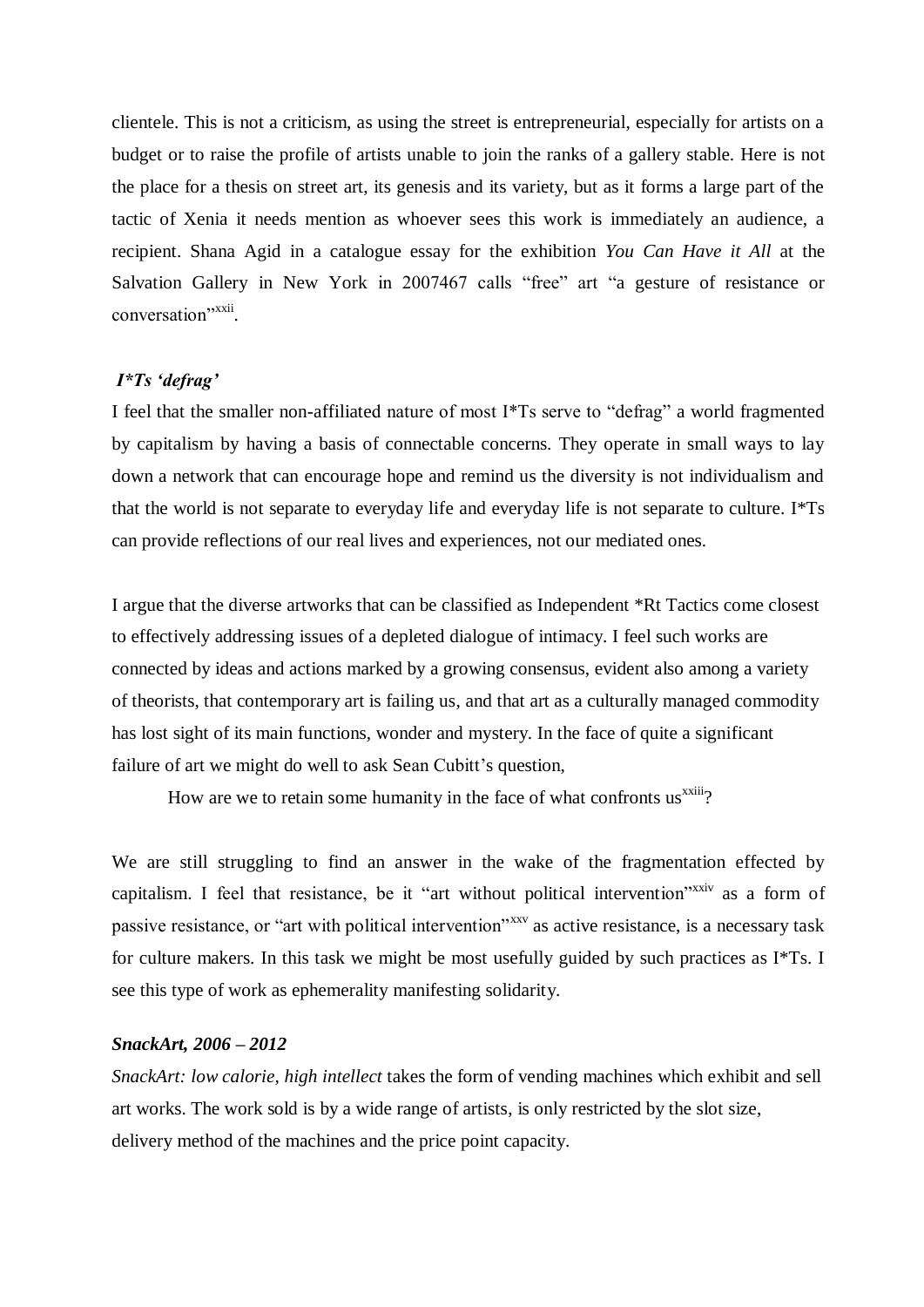With *SnackArt* I voiced my growing concerns over the 'privileged' status of the world of art by avoiding the gallery system in favour of less exclusive methods of exhibiting and selling work. Audiences who have heard about, seen and experienced this project have welcomed the interaction and lack of formality in viewing and purchasing art.

While the machine, and my own items for sale within the machine, describes a point in my journey toward disappearance as an artist, I do not place such conceptual restrictions on the work of others interested in joining this project. In a communal, supportive and non-artworld spirit I try hard not to reject anyone's contributions. Although I often think I know which artworks will be more popular i.e. salable, I am often incorrect in my assessment. I do not censor anyone I have agreed to accept for exhibiting/selling. This means the works in the machine by other artists may not reflect the content of this thesis and while not 'fat', may have varying caloric content.

The uncontestable refusal of The College of Fine Art to locate a machine on the campus forced me to find an alternative. This came in the form of the *Periodic Pending Machine*. Made of cardboard with a discarded real vending machine front perspex panel it was operated by getting inside and listening to the customer. I was determined to place an 'art vending machine' at The College of Fine Art and with some sense of triumph the *Periodic Pending Machine* appeared at the 2005 graduate show. (Figures 3, 4,  $\&$  5.)

However, I wanted a more permanent presence for the vending artwork. I had been in dialogue with a local vending machine owner operator, Paul Long, who was willing to give my scheme some consideration. Long's main requirement for the supply of a machine to me was increased sales of his products. I approached him with the idea if he would he give me space in one of his food machines, I could place the machine into a location usually prohibited to him. I suggested this may suit both parties. Further, as the consumer of snacks unwittingly becomes the audience for artwork so his snack food transmogrifies into the realm of art, making the food snacks desirable in two ways. His response was amused skepticism. The cohabitation option seemed a fortuitous solution.

The opportunity for such a placement came in 2006 at Liverpool Museum while it was cohabited with Casula Powerhouse. Since the 'real' vending machine would have art and snack in cohabitation the project was renamed Snack Art at this time.

#### *Physical description of SnackArt*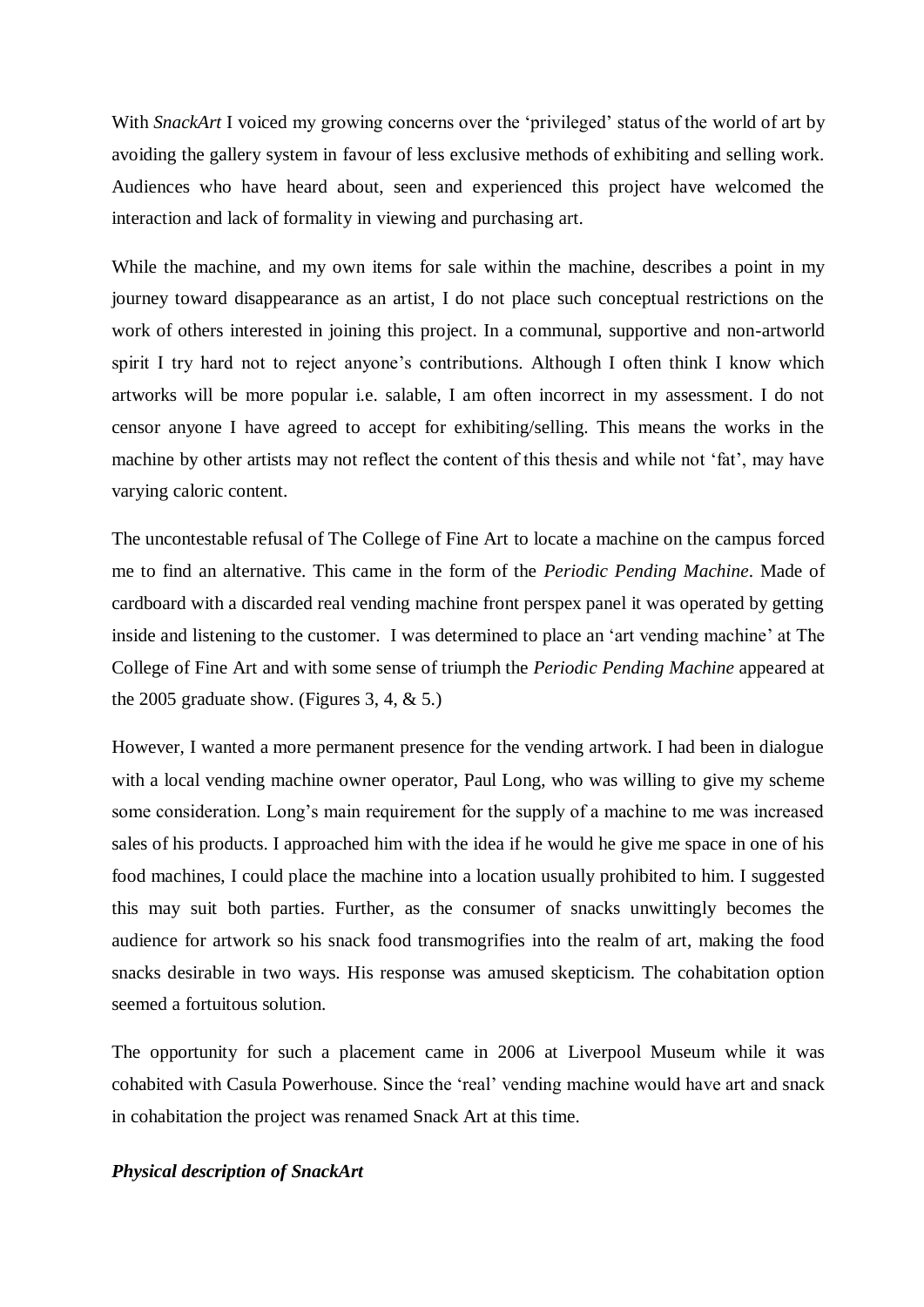Initially there was a fully functioning vending machine, which I refer to as the Flagship SnackArt Machine was located at Casula Powerhouse / Liverpool Museum from 2006 to 2010 and then Reverse Garbage, Addison Road, Marrickville from 2010 to 2012. Figure 6 & 7.

Then a Perambulating SnackArt Machine and a Periodic SnackArt Machine were created to meet a request by Sandra Ferman to have a Snack Art machine at the Art Gallery of New South Wales (AGNSW) for an upcoming Contemporary Collection Benefactors (CCB) function. Originally, Sandra had asked for the flagship machine but it became obvious that the moving this machine for a one night appearance was logistically impossible.

To solve this dilemma, I recreated *The Periodic Pending Machine* as a *Periodic SnackArt Machine* and most fortuitously made a *Perambulating SnackArt Machine*. *The Perambulating SnackArt Machine* was the most mobile and flexible manifestation and the most important to my current direction. These two human-operated machines are portable and can insert themselves to exhibit work at any function, exhibition, festival or suitable event, without the bureaucracy of formal invitation.

The type of work included in *SnackArt* is documented on the website [www.snackart.com.au.](http://www.snackart.com.au/) I support the artists in *SnackArt* by running this project at no cost (except postage) to the artists involved, meaning there is no commission taken and as mentioned no censorship. (Figures 8 - 12.)

 $\bullet$ 

#### *SnackArtists*

Artists' participation comes about in a variety of ways. To begin with I invited artists I am familiar with and whose attitude and whose work I believe will suit the project. I then invited artists I had not met based on my personal engagement with their work as in the case of Papa Box, an artist living and working in Osaka, Japan<sup>xxvi</sup>. I continue to do this. I also encouraged artists to apply to be a *SnackArtist* on the web site [www.snackart.com.au](http://www.snackart.com.au/) and I have had some artists approach me as they have found out about the project by word of mouth.

This project invites artists to think differently as there are physical constraints on the work to be exhibited, i.e. strictly no bigger than 13 x 18 x 4.5 cm and priced at \$20 or less. The philosophy of this project is to provide a non-precious space to trial ideas, take risks, have and poke fun. Artists have welcomed the invitation to exhibit knowing the financial gain is minimal, instead seeing the playfulness, an opportunity to connect with a different audience and a freedom for artists they may not have previously considered as a viable or desirable part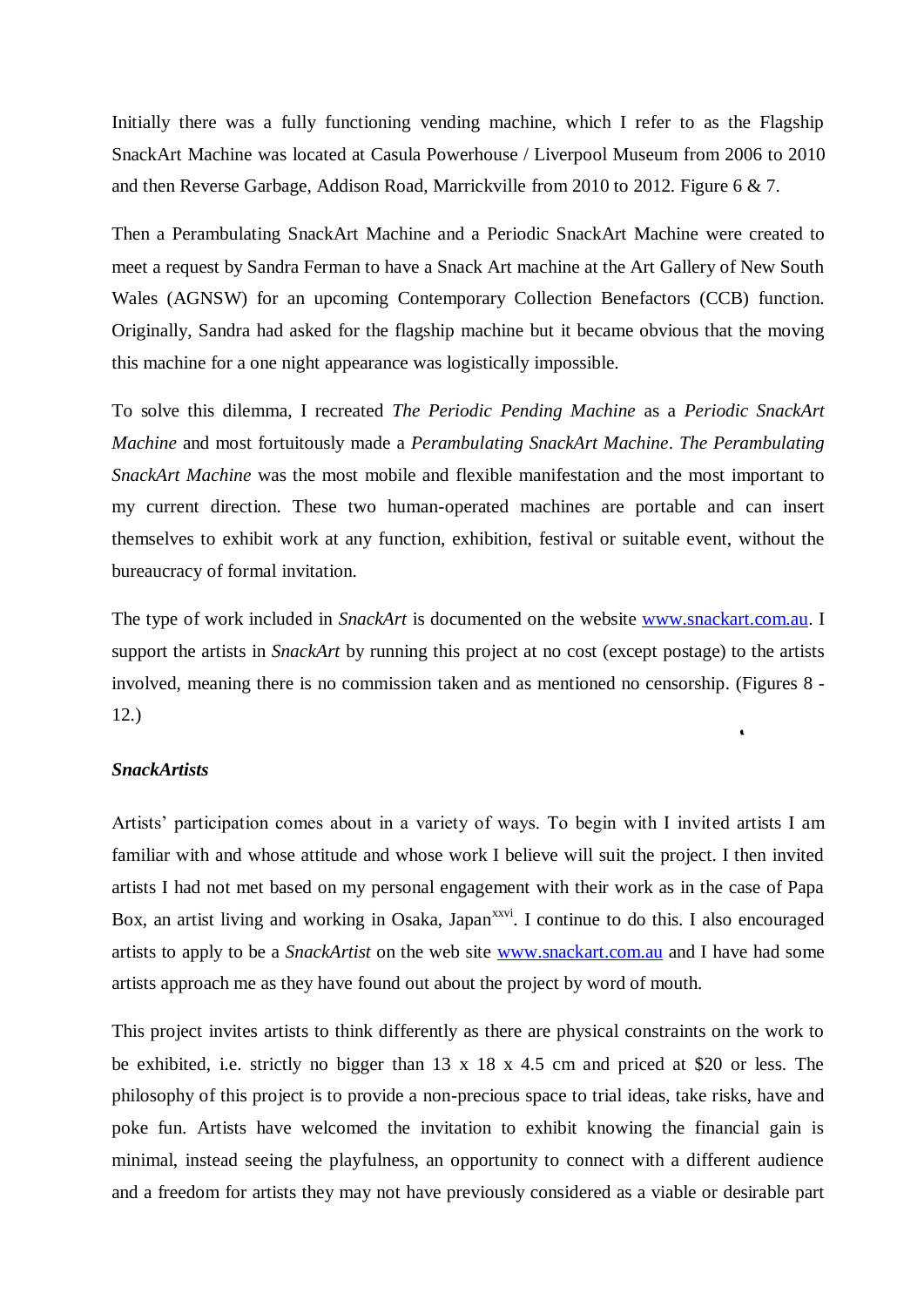of their art practice. I believe that for some artists work made for *SnackArt* fed back into their 'normal' practice. Gina Sinozich began making larger patchwork works from small *SnackArt* sized works, Barbara Gough found the *SnackArt* format a way to keep making work during a time of a loss of confidence in art, Shane Forrest uses the *SnackArt* format to experiment making 'pressureless testers'.

#### *SnackArt as a tactic –Pasquinade, Karnivale, Ludic, Boycotten, Xenia*

*SnackArt* is in various degrees pasquinade, kanivale, ludic, boycotten and xenia. By this I mean that various aspects of these strategies invigorate this project. As pasquinade it hijacks the snack – an impulse purchase which slips under the radar of personal budgeting since the price is inconsequential (unlike the calories) – and so the artwork is priced similarly. The mobile *SnackArt* machine engaged more fully in pasquinade tactics since it was performative and participatory. This manifestation was also a deliberate boycotten tactic since I could appear or try to appear anywhere I chose. As the perpetrator I remained anonymous to the general public and since this was my first foray into the time worn and honoured acting tradition of wearing a mask, it was remarkably easy for a misanthropist, like myself, to engage with the general public in predominately positive interactions.

Since I consider the *SnackArt* machines as a karnivale art tactic rather than a novel way to sell artists' work, as such, I enter into a knowing and mocking dialogue with notions of value, price and prestige. The *SnackArt* machine is a providing a 'take away' object, a "perverted" surrogate appearing naïve and offering amusement. Whenever I describe this artwork or when people first see it their reactions are very positive. The familiar is made a little unfamiliar and the parody of consumerism is ludicly challenged. Consumerism is also shaken slightly since this project relies significantly on generosity. As I ask artists to reduce their price but not the complexity of their product, generosity is evident in the willingness of artists to contribute to something with negligible monetary return. As I do not take a commission for running the *SnackArt* exhibition space I reciprocate and instill this project with a generosity of spirit.

The flagship *SnackArt* machine satisfied either aesthetic hunger, with the tempting range of SnackArt or physical hunger, with the tasty 'Snack food', as both products cohabitated. Having purchased an artwork, physical thirst or hunger may be assuaged. Vice versa, having purchased chocolate, a sudden urge for art may also be satisfied. In this way both intellectual and corporeal sustenance is considered.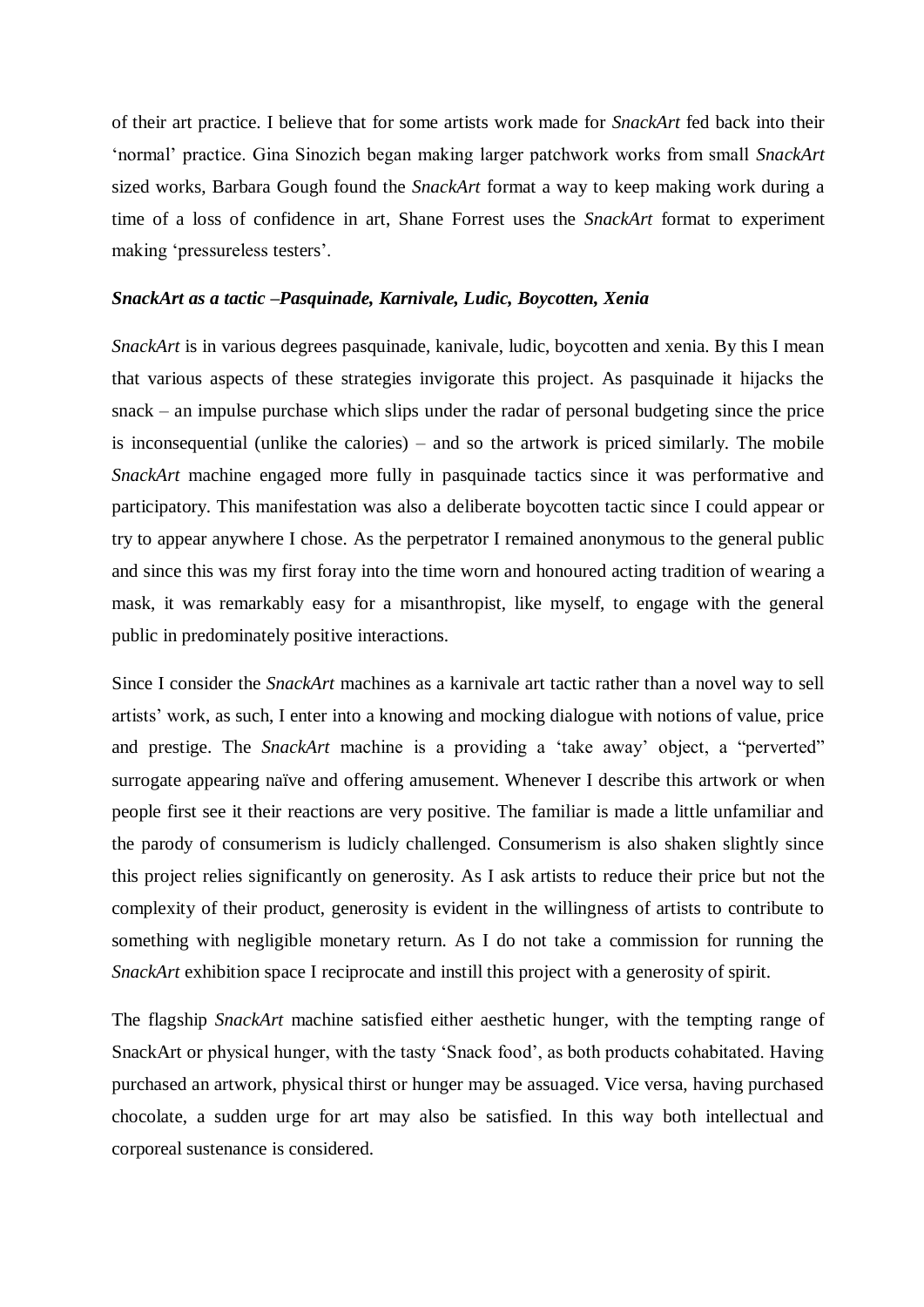The function of the art vending machines is primarily to serve an accessible, alternative exhibiting space. The secondary function is then to dispense inexpensive yet refreshing, curious and original artworks through a process whereby the unique art object or a multiple, created by a particular artist is selected in the same way as consumables, in this case nonessential impulse items. This project is part of a continuous process of critique of consumerism. It is undertaken in the understanding that it joins a raft of like-minded art projects which may not succeed in changing the multinational economic rationalist regime we labour under, but that trying to point out its imperfections, weaknesses, hypocrisies and absurdities is an ongoing and necessary activity.

I would ask the commercial aspect of the project be considered as a decentring strategy in the footsteps of Fluxus' and Situationalists' positioning of art into everyday life – a conscious withdrawal from the fetishising elitism of the gallery. The experience is not complete without commercial investment by the consumer and it is this interaction that raises difficult questions about art as a commodity. I tinker with the predictable nature of the delivery of products and hope the contradictory nature of the commodity-form and the paradoxical nature of consumption are foregrounded as theoretical concerns of this project.

The concept of selling art using a vending machine is not new or original, Robert Watts, Yoko Ono, Orlan and other artists have tinkered with the act of vending. I use this method and form to engage in what I consider a form of art activism. This is my response to the recuperation and commodification of artistic practice and the often inventive, profane, clever and humorous tactics of art activists against such conditions. Recuperation of art is now inevitable. It is in this vein that I have conceived *SnackArt*. Artistic attempts at criticism of contemporary culture through détournement seem already stamped with a use-by date for recuperation by hungry companies anxious to feed their demographic with new and novel titillations. The best that can be hoped for is to extend the use-by date of artworks. I attempt to create within the structures of commodification and as the work looks so much like a commodity already, delay the inevitable.

### *The Ekphrastic Agency: an inquiry, as art, into artxxvii*

In June 2008 The Ekphrastic Agency T.E.A, a free mobile art customisation service, appeared uninvited at the Sydney Biennale. I have chosen the word Ekphrasis since its origin in Greek rhetoric is the term for a form of verbal description assisting the reader, or in this case Agency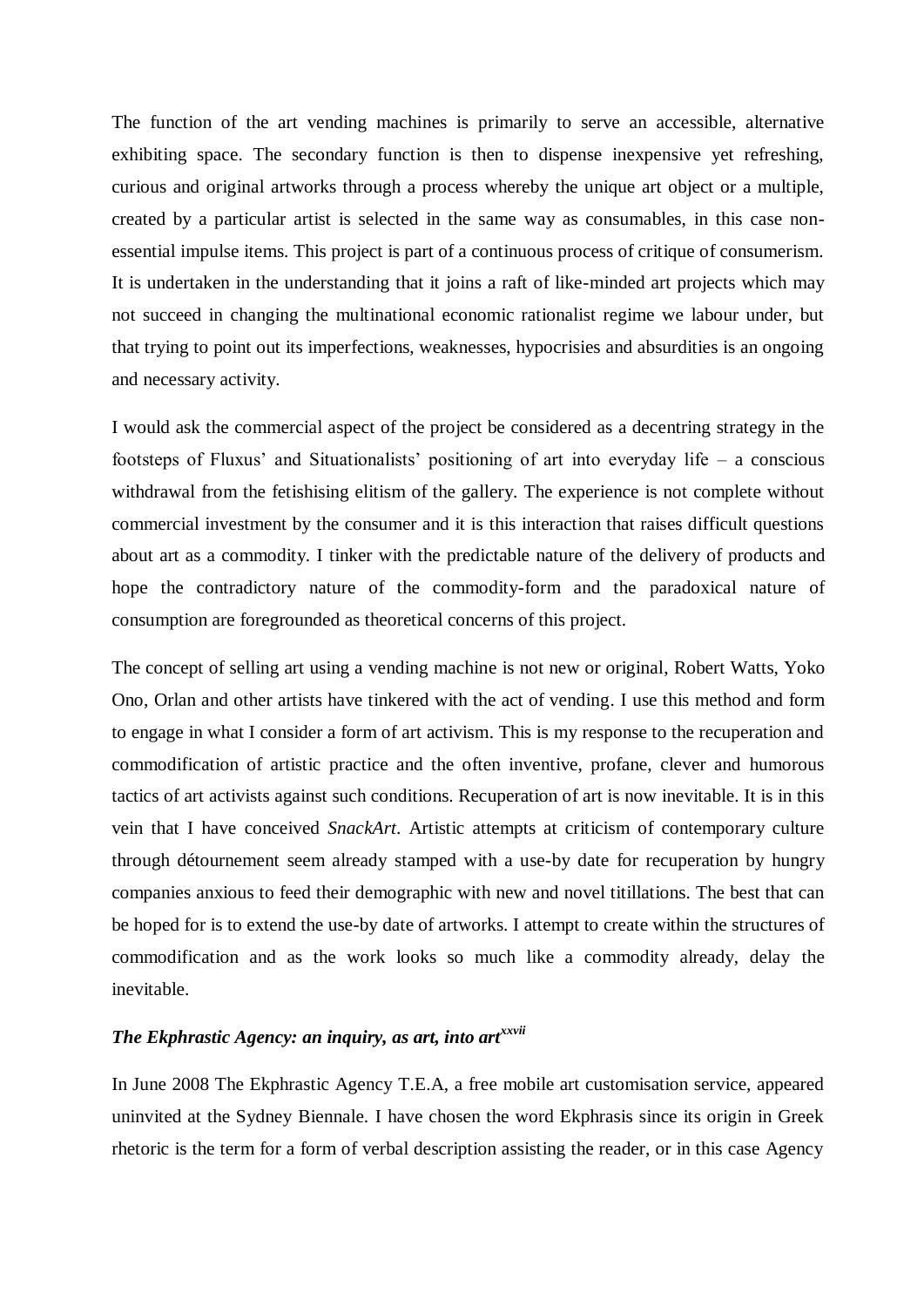client, to visualize the thing described as if it were physically present. I try to convey and activate an enthusiasm for the artwork I 'customise' to the client.

Since July 2008 T.E.A has been customising artworks to interested (and sometimes perplexed) clients in the streets of Sydney and nearby townships. T.E.A. is a free service and seeks to disseminate accessible knowledge, highlighting the moment of shared information, and to act as a small antidote to the moral amnesia created by endless novelty. (Figure 13.)

The T.E.A. agent makes contact in a random and unexpected way with whoever is passing by. The agent engages the potential client verbally. If this person agrees to a customisation (however bemused they might be), the agent then begins the questionnaire. Using answers to the questionnaire the 'agent' selects, then describes, the artwork to the client. The client may not love the work, but the agent endeavours to help the client understand and/or appreciate the work.

The works in T.E.A.'s 'stable' are personally favourite I\*Ts (idiosyncratic and unconventional) and they are both contemporary and date back to Fluxus, but mainly they are under-known and under-cherished due to their ephemeral or conceptual nature. The physical appearance of T.E.A. involves a small portable kiosk covered with promotional testimonials by previously satisfied customers, an 'agent' who holds a clipboard/palette, a filing system containing the information about each artwork on offer, a dossier for the client containing a 'certificate of custodianship' to be filled out upon the completion of the customisation, an information sheet about the artwork including leads for further research, 'conversation starters' to encourage the client to engage others in discussion of 'their' artwork and a 'loyalty card'. Custodianship' means they have the 'Agency' rights to talk about the work at morning teas, lunches, dinners, bus queues etc., wherever they feel the need to enhance their cultural credibility. After the specified time the rights return to the agency and the agency may 'give' that artwork to someone else. This doesn't mean the first client has to stop talking about the work merely that the agency may have given custodianship to someone else, who will then have the 'official' rights to any cultural credibility they can access. The specified length of time varies. The reason for this has to do with the next proposed outing so the agency does not run out of artworks to customise but the general period is three weeks to a month. The loyalty card entitles the client to a free artwork (one of my *SnackArt* works), redeemable after six customisations on six separate occasions. Figure 14 & 15.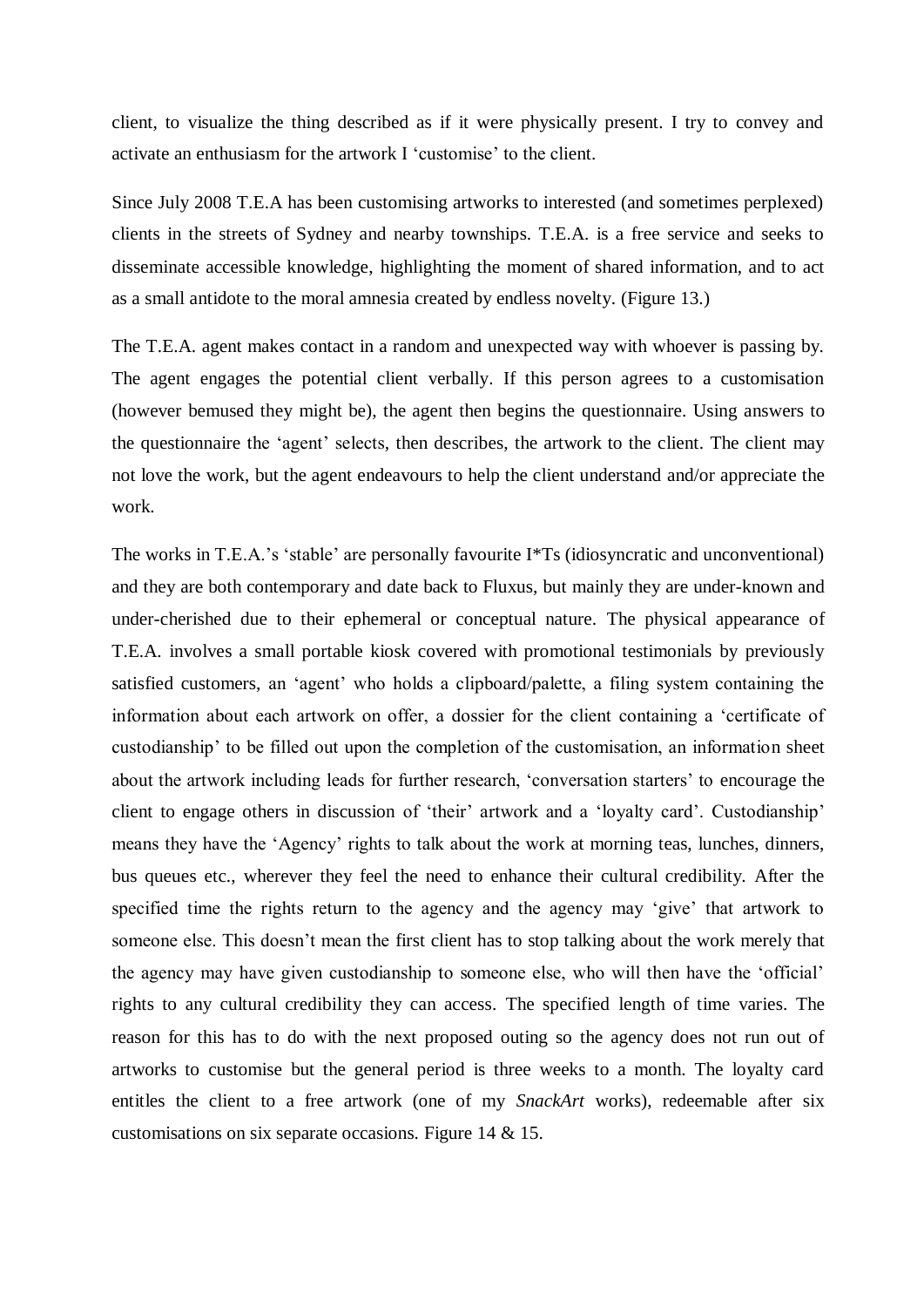The intimate, balladeering nature of T.E.A taps into a long tradition which has been marginalised in a consumer-riddled culture. Its nomadic character makes it free from the restraints of a particular time and place which is a very liberating and empowering aspect, as is the flexibility of the physical setup. The work is not reliant on the need for an assistant and so this increases its flexibility. I set my own schedules and choose the artworks. Purves considers that the qualities necessary for gift based works to 'keep functioning as heretical détournements'<sup>xxviii</sup> and avoid being 'otherwise accounted for'<sup>xxix</sup>are that they be unannounced and speedy with an exit and unexpected with a re-appearance.

Making no money, running at a loss, requiring a one-to-one interaction/engagement unsustainable in a growth market, I create no physical artwork for the agency, which at most uses minimal stationery supplies and I run to no schedule but the one I choose.

#### *Sitting in a comfortable armchair with a nice cup of T.E.A.*

In cyberspace I can navigate a universe of information from a comfortable armchair with a cup of tea. I am, in my words, 'an avant-garde bourgeois semionaut'<sup>xxx</sup>. I collect many I\*Ts this way but also anecdotally from conversation with others and from journals, books and newspaper articles. T.E.A. aims to conserve under-known artworks, placing them in people's memory banks rather than shut away in books or in the morass of cyberspace. Such artworks can have been lost due to the speed with which we all consume images, becoming buried under layers of junk art advertising. Positioned in memory, they have the potential to be reactivated by serendipitous circumstances and possibly influence other synaptic decisions. This is of course the same for 'real' artworks but, in the case of T.E.A., this has been achieved without consuming materials. The idea of a physical work once told cannot be erased. It can be forgotten perhaps but it may be reactivated in the same way as memories by the sight of mention of something unrelated. Although we may not be able to own or take the work with us, the knowledge of it will persist. Paul Mann describes this concept, 'Indeed the art object as such needs not be exchanged, or even exist; only its representation needs to circulate.'<sup>xxxi</sup>

Being online means being under surveillance. Our lack of self-restraint with information encourages the development of a surveillance society. As an art tactician and agent for T.E.A., I search this reified space on behalf of my client. I feel equipped to navigate this dangerous terrain, distilling and locating useful starting points which may help the client to leap over the dross and minimise exposure to cunning traps of the 'normal' artworld. The information clients are given is then relocated in a vibratory landscape and they may choose the least abstracted,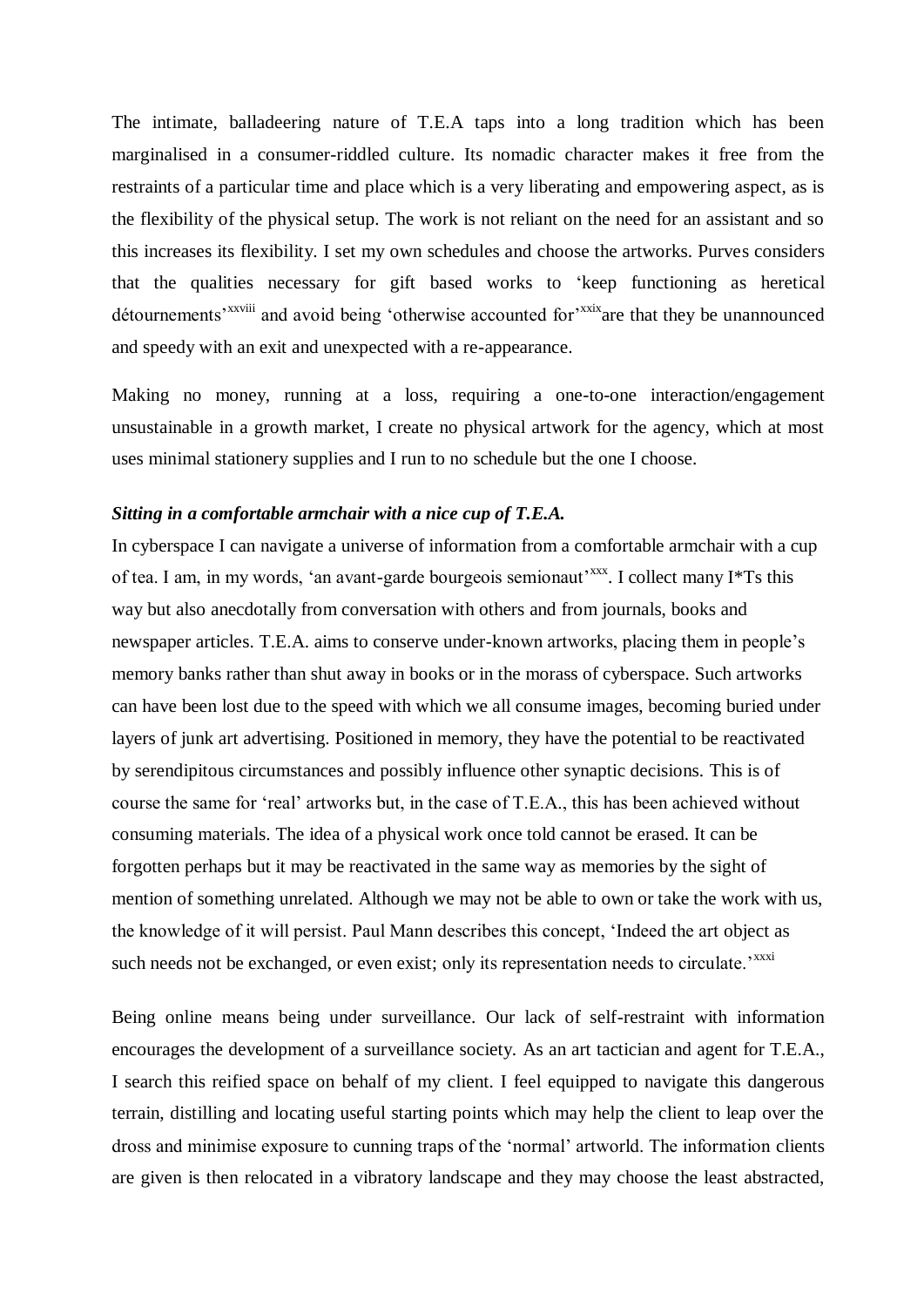most authentic method to pass on this information- in conversation, in dialogue. In conversation, they may interpret, embellish and create, using their ekphrastic powers to verbally communicate their experience.

#### *T.E.A. and remembrance*

The importance of remembering and repeating become apparent in the face of moral amnesia, like that of Ronald Reagan who, in 1985, wanted us to stop remembering when he said 'I feel very strongly about not reawakening the memories of the past.<sup>xxxii</sup> Remembering and repeating are particularly useful tools when we live in a world of rampant renewal where the market creates shorter and shorter cycles of styles in an effort to keep us too dizzy and busy to notice that it is the same thing in different colours, styles, sizes or shapes. Or when our links are weakened by constant change or replaced with links to fabricated realities, it then becomes very important to retrieve and revive solid links. Since the world is made visible and preserved in works of art which testify and provide evidence of lived experience and existence, it might be that it is worth reclaiming some of these as guides for how to continue living a shared existence rather than a fragmented one.

In this climate it is an ethical act to remember, and we might do well to listen to the words of Milan Kundera, 'The struggle of men against power is the struggle of memory against forgetting'.<sup>xxxiii</sup>Hannah Higgins also reminds us that 'The goal of all education, indeed, should be to establish a sense of continuity between self and the world'<sup>xxxiv</sup>.

Using oral means, T.E.A. reconnects with an antiquated form of sharing information, activates a web of associations – personal, serendipitous and synchronous – aims to raise consciousness and engage imagination, uses a nonlinear logic and provides a detour for learning. Helping people reach understanding helps break the stranglehold of the spectacle.

#### *The Ekphrastic Agency and Fluxus*

Craig Saper sees the lack of capitalist value in a Fluxus work means that the value of the work exists in its communicative and educational aspects. He feels that 'when the work has passed out of their [the producers'] possession, it is the responsibility of the new owner to restore it or possibly even to remake it<sup>'xxxv</sup>.

Joseph Beuys saw that art practice could reconfigure the social fabric. 'Convinced that thinking and spoken forms constitute what he called "Social Sculpture", Beuys began to move his performative work out of the gallery context to engage in teaching and direct political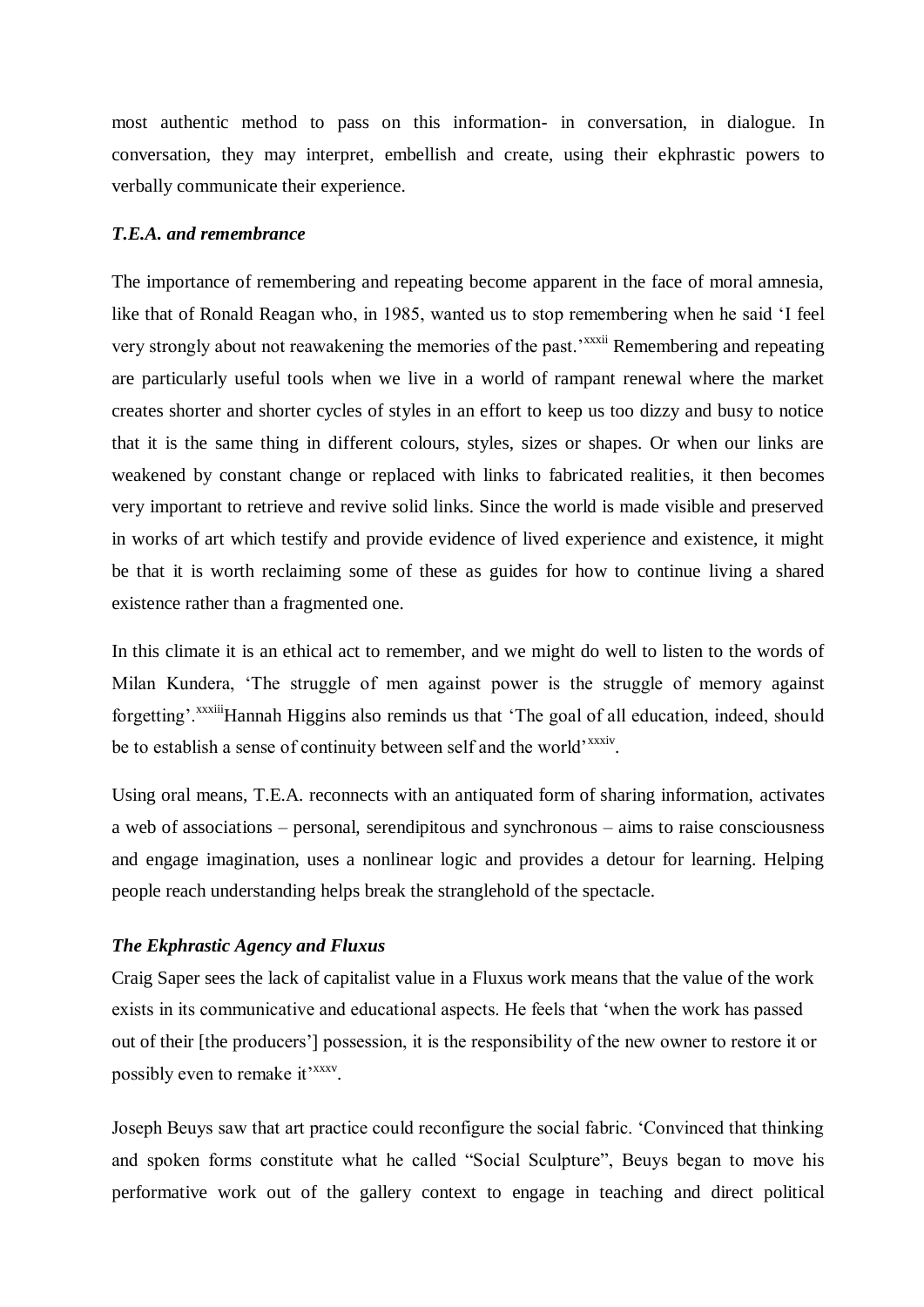action<sup>xxxvi</sup>. He put these ideas into practice cofounding Germany's Free International University and the Organisation for Direct Democracy. Paul Schimmel interprets the outcome for the role of the artist, arguing that Beuys 'transformed the role of the artist from that of entertainer to teacher, from clown to politician, from shaman to professor<sup>, xxxvii</sup>. Craig Saper sees Beuys's pedagogical activities as stimulating invention strategies. 'We can describe this Fluxscholarship as a nomadic type of invention: picking up ideas and running with them<sup>xxxviii</sup>. He goes on to say the same inventive attitudes and methods of circumventing capitalist paradigms are an important part of the pedagogy of the FluxAcademy, a social project to disseminate and give ownership of knowledge.

Disguised as an innocuous 'agent of capitalism', resembling a market researcher or other free trial facilitator, combined with a verbal invitation encourages people to approach with some sense of familiarity. I begin to surreptitiously circumvent the capitalist interaction they would be expecting, to provide a more nurturing experience. Pertinent to the practice of T.E.A. is the oral aspect, unique unrehearsed dialogues qualify as a form of nomadic invention. Fluxus artist Bengt af Klintberg describes Fluxus artwork as 'transmitted orally just like folklore and performed by everyone who wanted to<sup>'xxxix</sup>.

## *The Ekphrastic Agency and capitalism – Social bonds not stocks and bondsxl*

I soon became aware that T.E.A operated as an exchange, not just a gift. The artwork is not bestowed like a gift but 'earned' by the 'client' for an exchange of time and interest. As well as asserting and exposing my ideas, I am engaged with other people's beliefs and responses which test and stretch my own, enabling growth. This is the Xenia aspect of T.E.A. T.E.A's 'musicality'<sup>xli</sup> is evident as it is not used up or devalued, by being used. In this way T.E.A is my antidote to what Purves describes as 'products of surplus in an opulent society'<sup>xlii</sup>. As a Pasquinade, T.E.A. employs 'simplicity'<sup>xliii</sup> and 'playfulness'<sup>xliv</sup> by imitating familiar commercial, educational and bureaucratic experiences but avoiding becoming one.

#### *The Ekphrastic Agency connecting audience and artwork*

Allan Kaprow expounds on the difference between a theatre audience and an audience of passers-by by explaining that,

When a work is performed on a busy avenue, passers-by will ordinarily stop and watch, just as they might watch the demolition of a building. These are not theatregoers and their attention is only temporarily caught in the course of their normal affairs. They might stay, perhaps become involved in some unexpected way, or they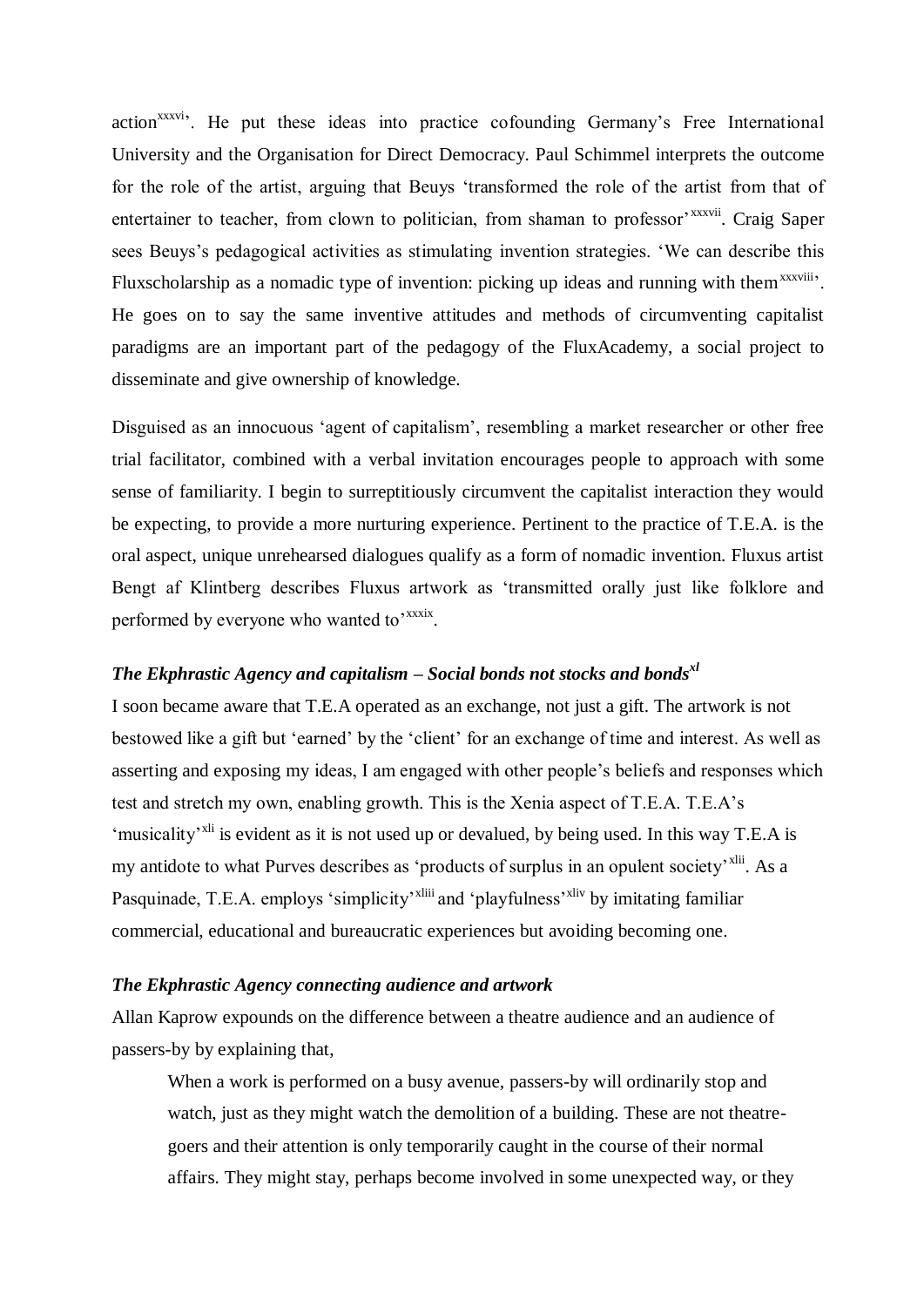will more likely move on after a few minutes. Such persons are authentic parts of the  $environment$ <sup>xlv</sup>

I found this to be a useful explanation of the type of audience I wished to create with T.E.A. An important aspect of a Fluxus work is that the 'presence in time'<sup>xlvi</sup> of the artist is not necessary nor is the presence of a physical artwork. The artist can use the audience as satellite exhibition space. The audience passing the artwork are creating an audience of their own. This is certainly the way I conceive of T.E.A.

The audience or 'client' is encouraged to become the 'agent' and pass on the 'artwork' and the sharing increases their 'cultural credibility'. In this way I have created work truly in the spirit of Fluxus. Such work 'de-mythologises the role of the artist, to undermine the perception of the artist as a genius and replaces the artists with a facilitator. My experience in teaching persuades me that most people would like to understand art but are hampered by their feelings of inadequacy, some of which are produced by an abundance of opaque art and pompous wankery. T.E.A. sifts through this morass and presents its clientele with something potentially meaningful and an opportunity to listen and learn. John Dewey believes that,

Instruction in the arts of life is something other than conveying information about them. It is a matter of communication and participation in values of life by means of imagination, and works of art are the most intimate and energetic means of aiding individuals to share the arts of living.<sup>xlvii</sup>

I do not promote the notion that I can select a perfectly matched artwork for the client as any match is primarily achieved by intuition, 'chance'<sup>xlviii</sup> and serendipity.

By assisting the 'client' to know about a sometimes challenging artwork or practice in a supportive and lighthearted way, I plan to go some way to enacting this idea of Dewey's. I also get to see any moment of change in the viewer unlike the unshared experience of the commercial gallery, though I do not promote the eradication of the solitary gallery reverie.

As the agent of The Ekphrastic Agency I do not playact interactions with my clients. I am not a form of spectator entertainment which is why the customisation is private, one to one. I approach the conversation as normal and natural, and deal with any puzzlement or questions honestly. I have had my customisations rejected twice. I do not offer a second or replacement artwork. If the client rejects the artwork selected I agree to disagree, knowing that I have already attained my objective of giving information about the artwork to the client. The only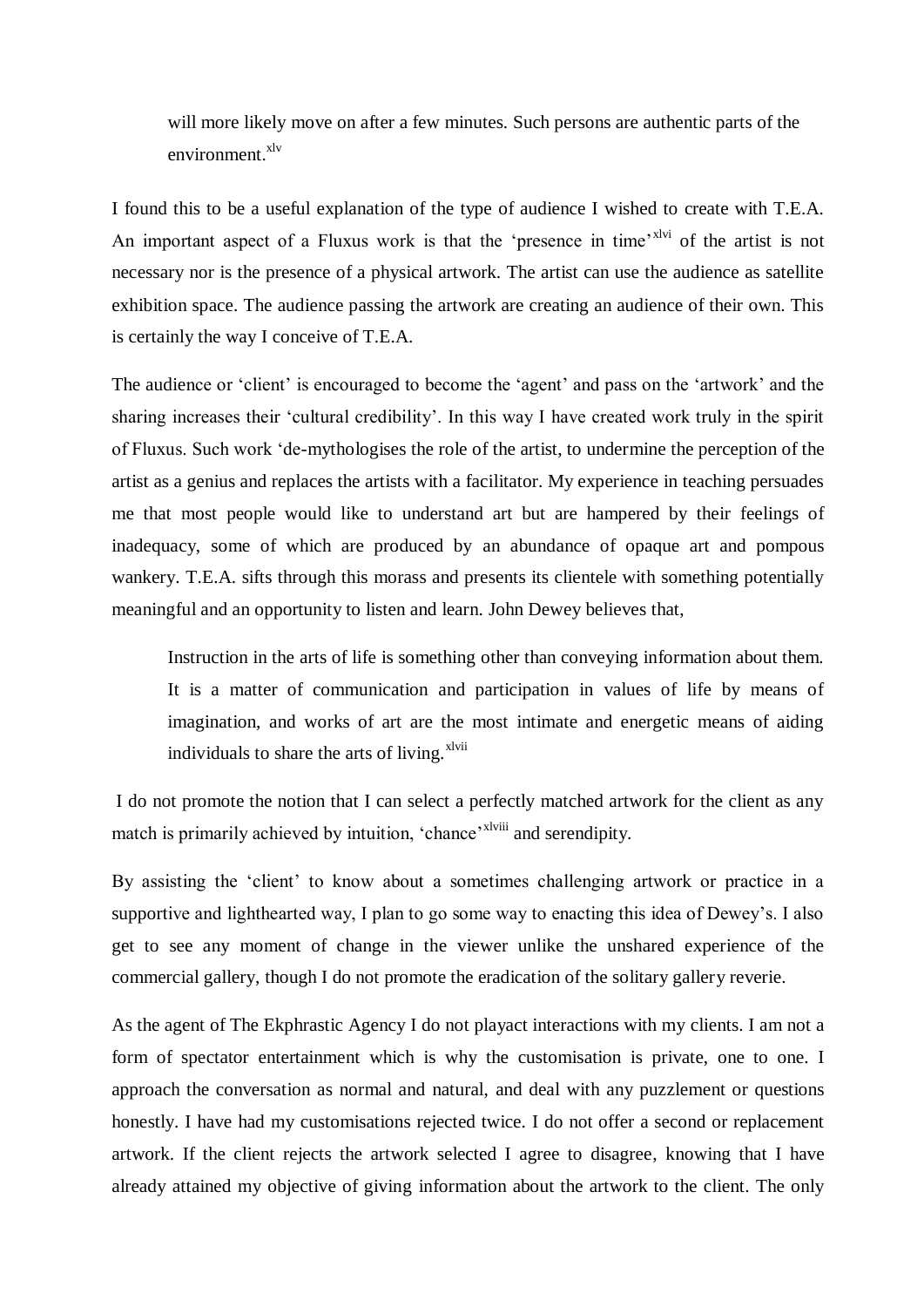difference between a successful and an unsuccessful customisation is that the client who accepts the selected artwork receives a certificate and dossier.

T.E.A. actively engages in avoiding recuperation, using the tactic of Xenia and Boycotten. The agency is free on both sides of the equation, artist and audience it appears as much as possible on its own terms, accepting invitation but also appearing uninvited working from experience with the adage 'it is always easier to apologise rather than to ask permission'.

As an art practice, the interactions I have are unscripted interactions are direct and real and unlike a gallery exhibition, I get to see the reactions of each viewer. The various appearances of T.E.A. have confirmed my original belief in the suitability of this work to fulfill all my criteria for a personal moral, ethical and activist art practice. My experiences with running the agency has been very rewarding and the feedback I get makes me think that many of my clients are delighted and touched by this work. As a meta-artwork, this artwork has enabled me to offer an intimate and hopefully meaningful guided walk in an alternative \*Rt landscape to others. (Figures  $14 \& 15$ ).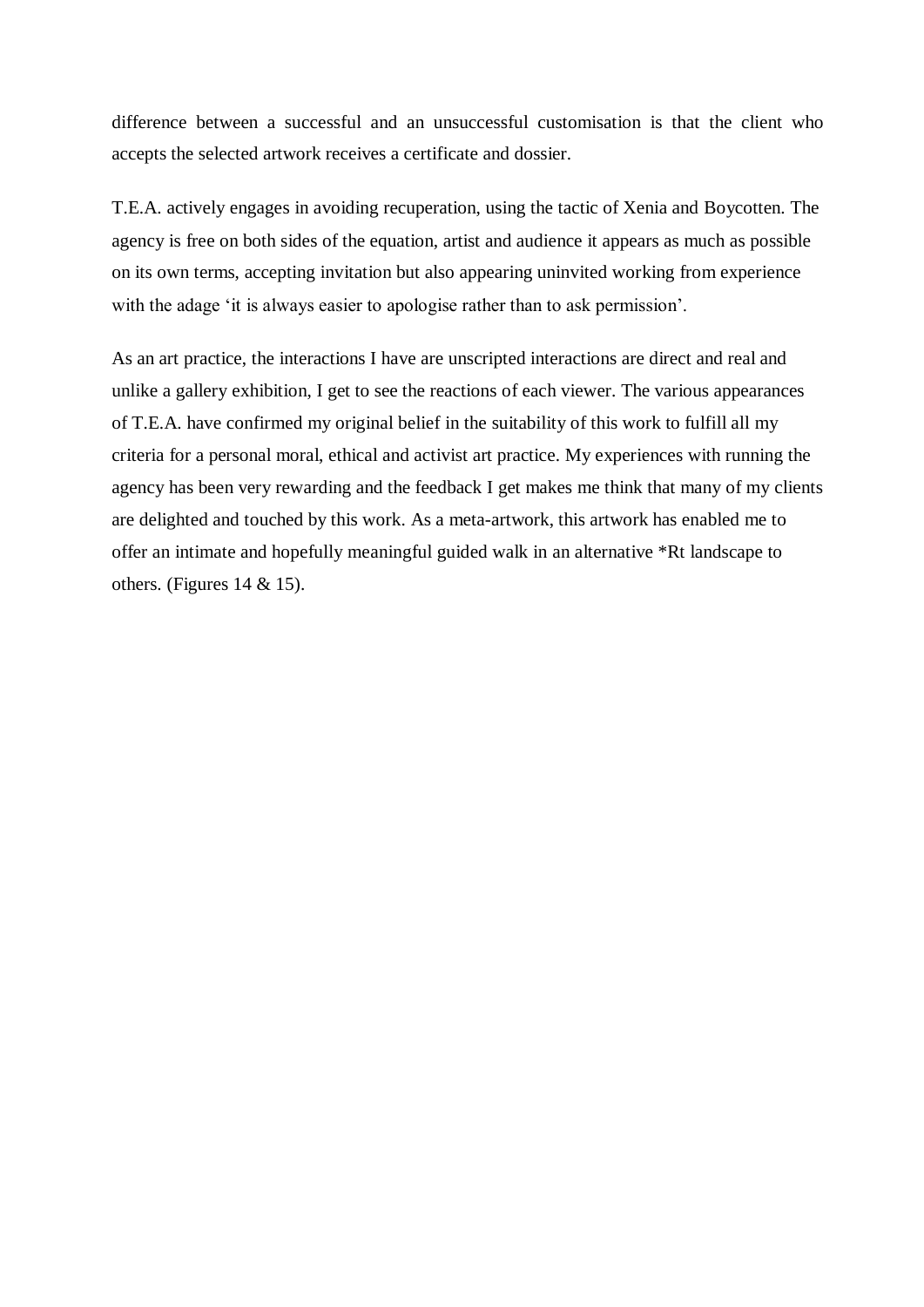

Figures 1: left: Jane Naylor, *Disappearance of the artist: Homage to Keith Arnatt*, 2010, Figure 2: right: Keith Arnatt, *Self-Burial* (Television Interference Project) 1969, Paul Wood, *Movements in Modern Art: Conceptual Art*, Tate Publishing, London, 2002, p. 39



Figure 3: *left* The Periodic Pending Machine @ COFA Graduate Show, 2005. Figure 4: *centre* Close-up of the control panel. Figure 5: *right* The operating mechanism. Photos: Shane Forrest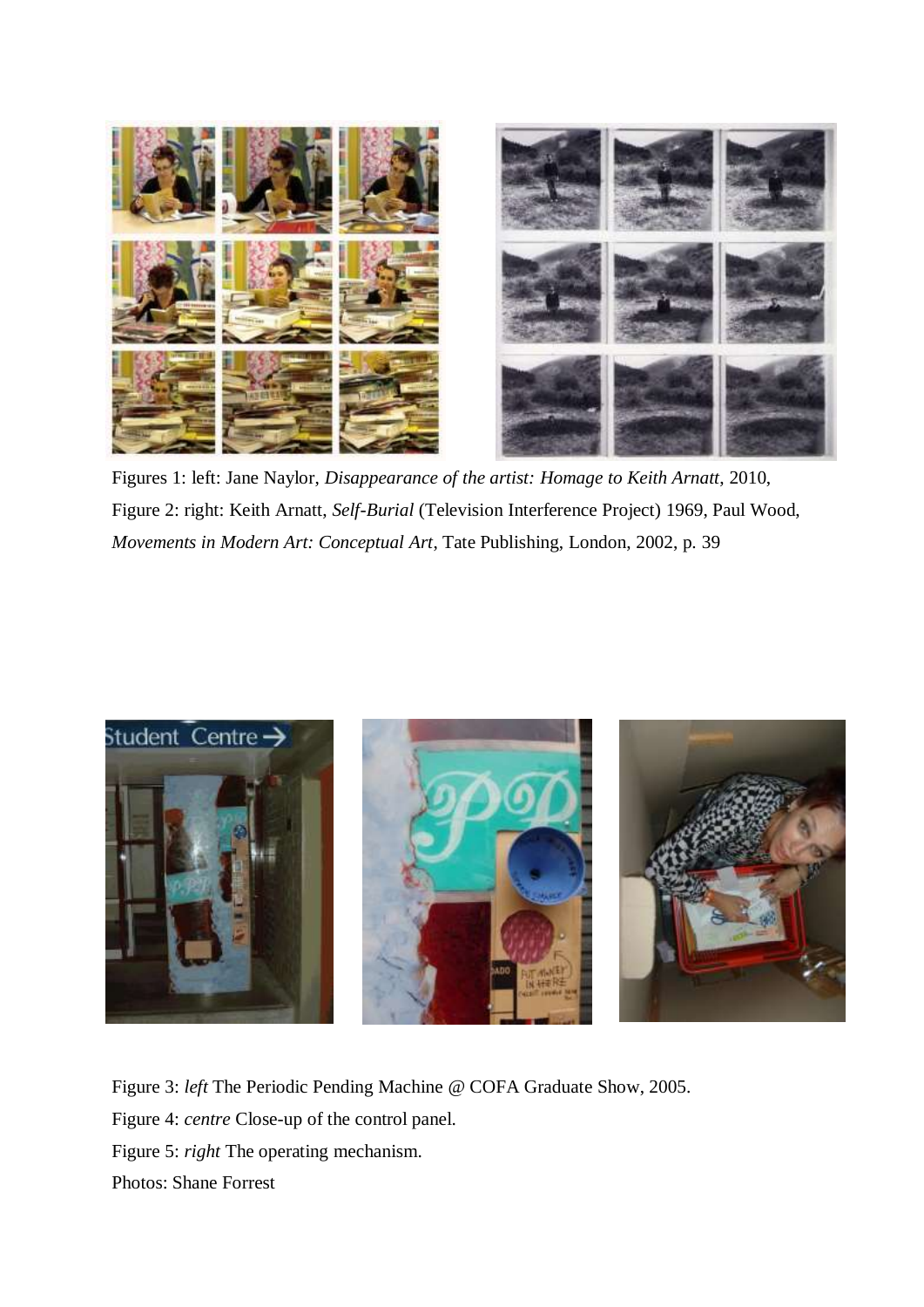

Figure 6 & 7: The Flagship Snack Art Machine 2006 *SnackArt* and snack food co habit in the Flagship machine. Photo: Jane Naylor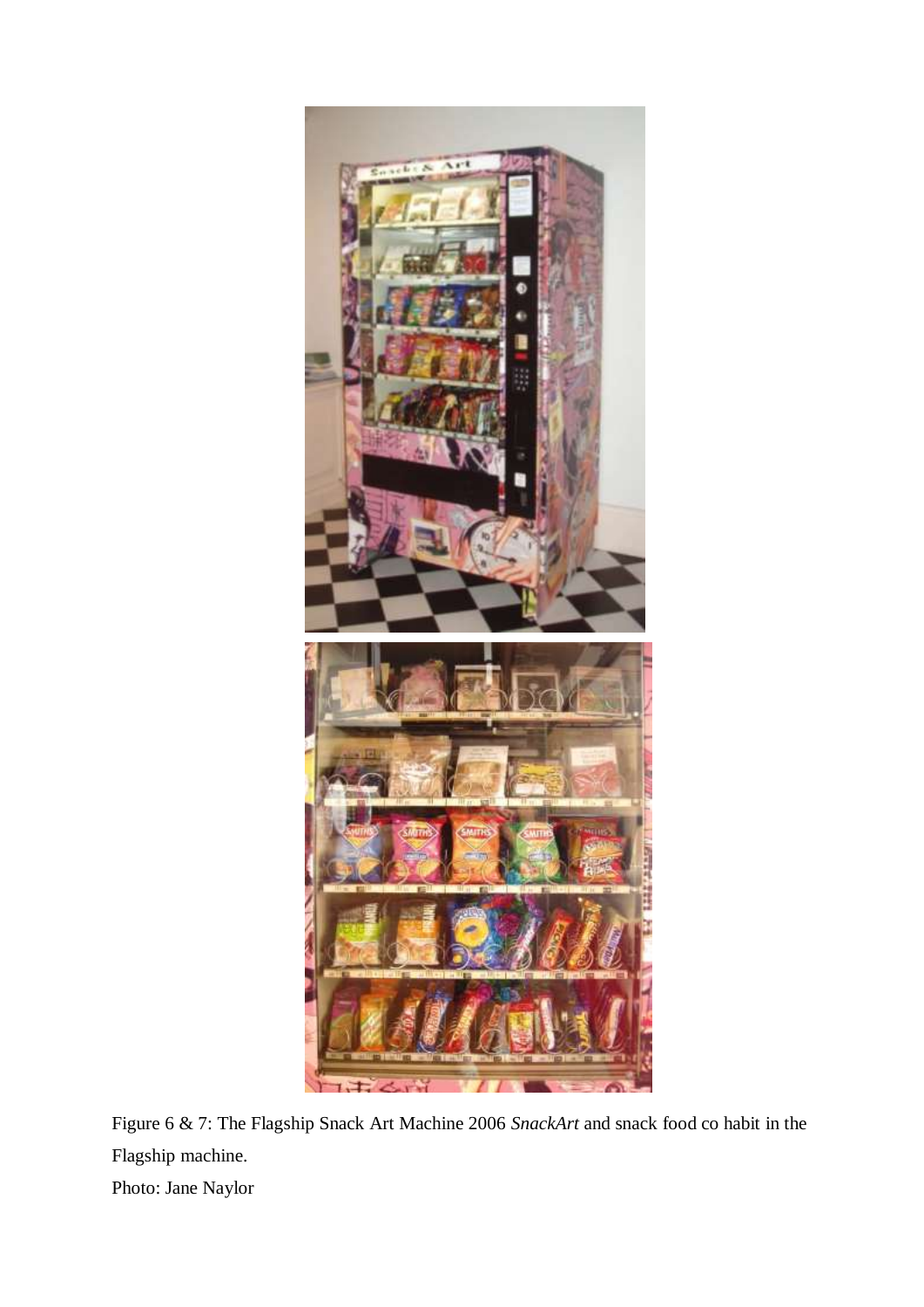









Figures 8- 12: Permabulating SnackArt machine in various locations: Great Escape Festival, Newington, Surry Hills, Norton St Leichhardt, uninvited and unscheduled at Art Safari Chippendale and Harajuku, Tokyo Japan. 2006-2008 Photos: Shane Forrest and Lisa Alison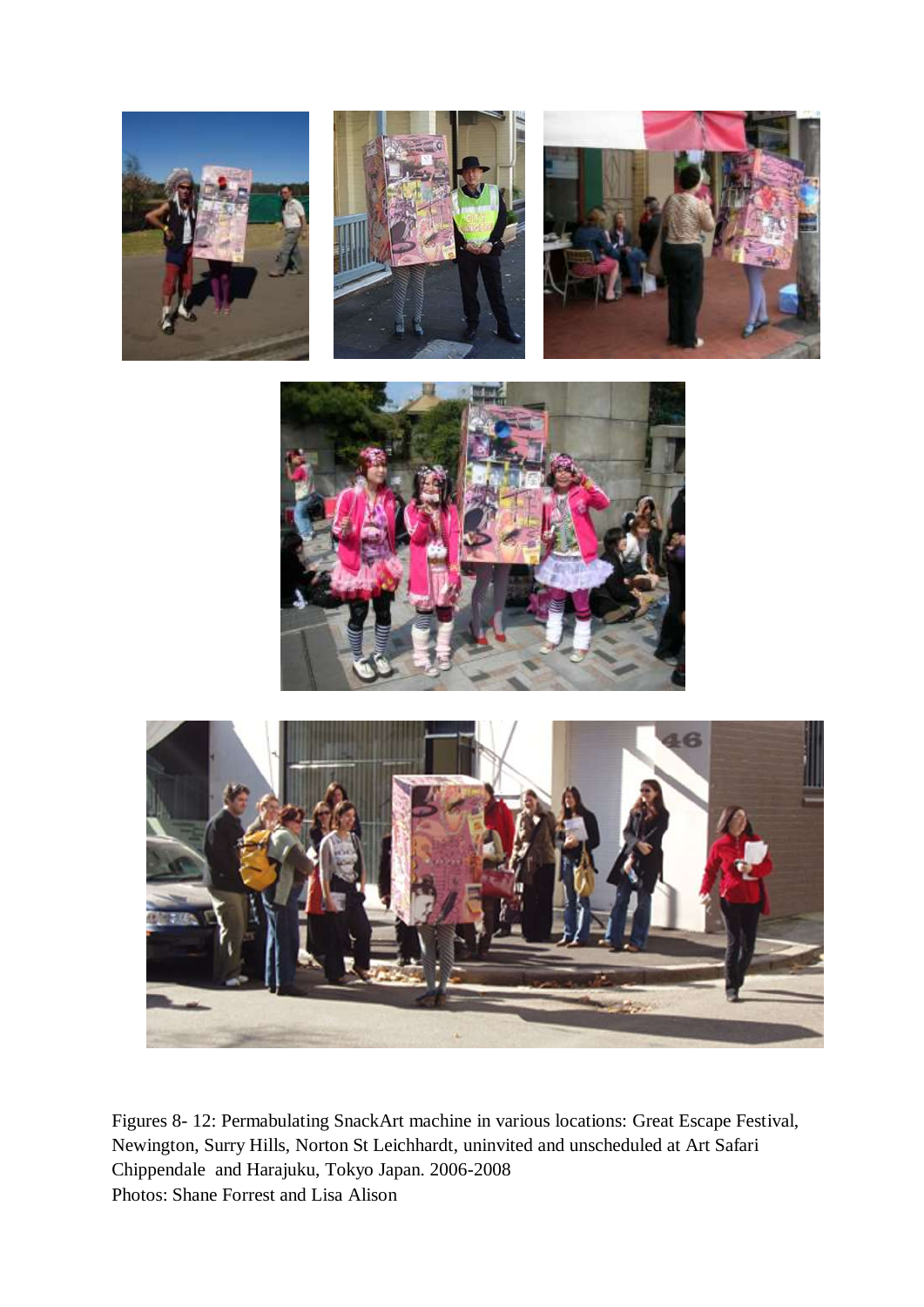

Figure 13: The Ekphrastic Agency advertisement for *Art & Australia*, Spring Issue, Vol 46, No 46, 2008.



Figure 14 & 15: *left* Jane Naylor, Testimonials from satisfied clients of The Ekphrastic Agency and The Ekphrastic Agency Kiosk. Photo: Jane Naylor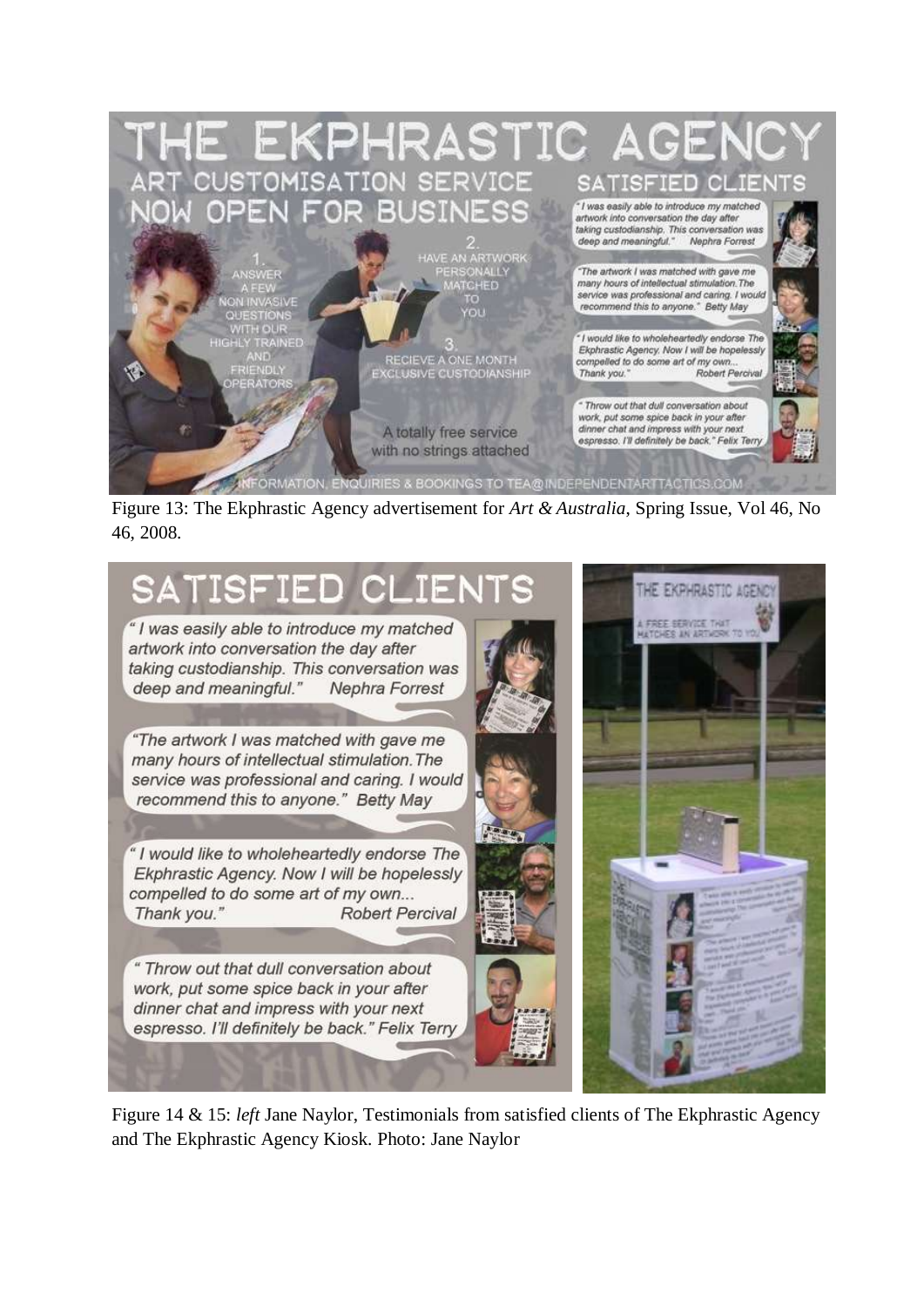vi Hill, P. *Superfictions. The Creation of Fictional Situations in International Contemporary Art Practice*, PhD exegesis and website, 2000,<http://www.superfictions.com/encyc/entries/film.html> , Accessed 27/4/2008. vii Ibid.

<sup>viii</sup> And when it looks like the substitution may be exposed, Frankenstein's assistant to The Spectacle, The Media, is powered into overdrive with diversionary tactics. Currently these are in the form of a "War on Terror", more particularly terrorists lurking in our local shadows and as I tidy up these footnotes Global pandemics are good for domestic diversion and sales.

<sup>ix</sup> Livraghi, G. "Editorial: The 'carnivalization' of the internet", *Net marketing*, No 63, 21/5/2000, [http://www.gandalf.it/netmark/netmar63.htm#heading01,](http://www.gandalf.it/netmark/netmar63.htm#heading01) Accessed 30/12/2008.

<sup>x</sup> Boje, D. M. "Carnivalesque Resistance to Global Spectacle: A Critical Postmodern Theory of Public Administration", New Mexico State University, April 12, 2001; Revised April 30, 2001. *Administrative Theory & Praxis*, Vol 23, No 3 [http://cbae.nmsu.edu/~dboje/papers/carnivalesque\\_resistance\\_to\\_glob.htm](http://cbae.nmsu.edu/~dboje/papers/carnivalesque_resistance_to_glob.htm) , Accessed 4/6/2007.

xi Westecott and Jahn-Sudmann, Ludic-Society intrudes a New Discipline – LUDICS, [http://www.ludic-](http://www.ludic-society.net/)

[society.net/,](http://www.ludic-society.net/) Accessed 17/8/2007. xii Jorn, A. *Pataphysics: A religion in the making,* 1961,<http://www.infopool.org.uk/6104.html> , Accessed 3/10/04.

xiii Wolfreys, J. 'In perspective: Pierre Bourdieu', *International Socialism Journal*, Issue 87, Summer, 2000, [http://pubs.socialistreviewindex.org.uk/isj87/wolfreys.htm,](http://pubs.socialistreviewindex.org.uk/isj87/wolfreys.htm) Accessed 12/7/2009. xiv Ibid.

xv Schmidt Campbell, M. 'Artistic Citizenship: The role of the arts in a time of crisis', *Artistic Citizenship: A public voice for the arts, Schmidt Campbell, M. and* Martin, R. eds. Routledge, New York, 2006, p. 24.

xvi Mann, S. *Sousveillance: Secrecy, not privacy, may be the true cause of terrorism,* 2002,

[http://wearcam.org/sousveillance.htm,](http://wearcam.org/sousveillance.htm) Accessed 14/6/2009.

xvii Ibid.

1

xviiiThese actions and motivations differ from those within professional associations and artists run exhibition spaces when they merely self-promote and make art to sell art aligning with the art market. Thus they are outside Fluxus traditions.

xix Developed by Augusto Boal in Argentina in the 1970's.

 $\alpha$ <sup>xx</sup> Press release, Exhibition-Shopdropping: experiments in the aisle, Pond, 2005,

[http://www.mucketymuck.org/b\\_1\\_exhibitions/shopdropping/](http://www.mucketymuck.org/b_1_exhibitions/shopdropping/) Accessed 22/1/2008. Lewis Hyde "It is the cardinal difference between gift and commodity exchange that a gift establishes a feeling-bond between two people, while the sale of a commodity leaves no necessary connection ... a gift makes the connection."

xxi McIlveen, F. "The Power of the Object over the Person", Purves, T. (ed) *What We Want is Free: Generosity and exchange in recent art*, CCA Wattis Institute for Contemporary Arts, State University of New York Press, 2005, p. 177.

xxii Gordon, L. and Neese, A. (curators) *Exhibition – You Can Have it All,* Salvation Gallery, New York, 2007, [http://ychia.com/ychia\\_catalog\\_207.pdf,](http://ychia.com/ychia_catalog_207.pdf) Accessed 17/11/2008.

xxiii Cubitt, S. *Amateur Aesthetics*, 1999, [http://homepage.mac.com/waikatoscreen/talks/amateuraesthetics.pdf,](http://homepage.mac.com/waikatoscreen/talks/amateuraesthetics.pdf)  Accessed 12/1/2009.

xxiv Walker, J. A. *A Dark Art for a Dark Time?* 2009,

[http://www.scribd.com/doc/19932004/A-Dark-Art-for-a-Dark-Timewps,](http://www.scribd.com/doc/19932004/A-Dark-Art-for-a-Dark-Timewps) Accessed 20/3/2010. xxv Ibid.

xxvi His work for SnackArt can be viewed at [http://www.snackart.com.au/papa\\_box1.htm,](http://www.snackart.com.au/papa_box1.htm) own website.

xxvii Wood, P. Movements in Modern Art: Conceptual Art, Tate Publishing, London, 2002 p. 43. Paul Wood states "Conceptual Art: simultaneously the *ne plus ultra* of modernist reductionism and an inquiry, *as art*, into what art was".

xxviii Purves, T. *Blows Against the Empire*, Purves, ed., op. cit., p. 38.

xxix Ibid.

<sup>&</sup>lt;sup>i</sup> Naylor, J. *The Independent \*Rt Tacticians' guide to the Art Universe*, PhD thesis University of NSW, 2010 <sup>ii</sup> Its place in the format of the thesis and now what I use to refer to this concept.

iii 'pataphysics can be briefly described as the pseudoscience of imaginary solutions coined by Alfred Jarry in 1983 iv Friedman, K. *Forty Years of Fluxus,* 1998 [http://www.artnotart.com/fluxus/kfriedman-fourtyyears.html,](http://www.artnotart.com/fluxus/kfriedman-fourtyyears.html)

Accessed 2/1/2007.

<sup>v</sup> Turner, C. ed. *Art and Social Change* : *Contemporary art in Asia and the Pacific,* Pandanus Books, Research School of Pacific and Asian Studies, Australian National University, Canberra, 2004, p. 21. Turner believes the term "culture industry" here is meant to be read with its original meaning – a term of abuse invented by Theodor W. Adorno in the 1960s.